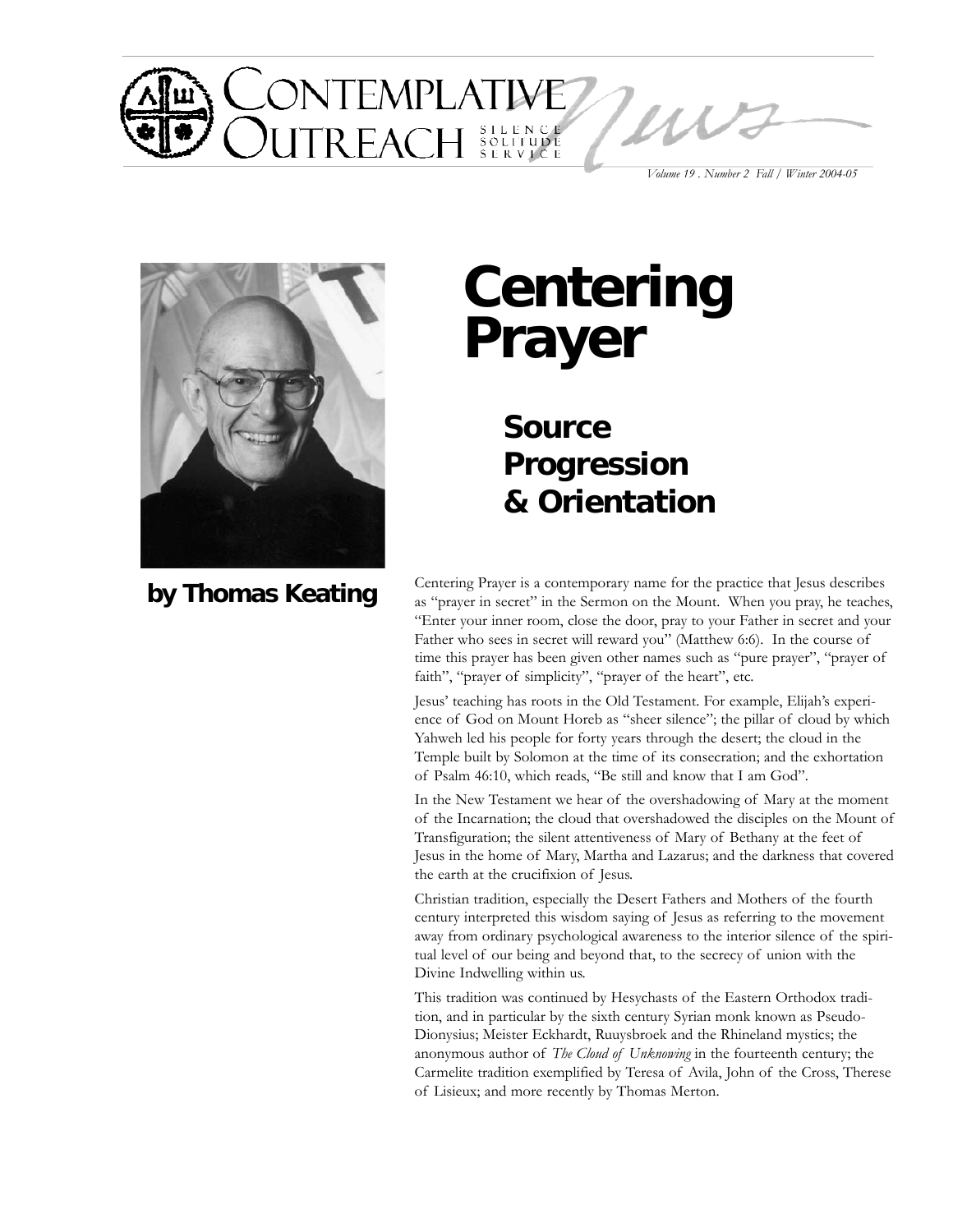### **CENTERING PRAYER: SOURCE, PROGRESSION** & **ORIENTATION**

#### **continued from page 1**

This tradition became known as Apophatic contemplation. It is not in opposition to so-called Kataphatic contemplation, which draws on the exercise of our rational faculties to reach divine union. In actual fact, Kataphatic contemplation is normally necessary as a preparation for the Apophatic experience which passes beyond the exercise of the human faculties to rest in God. The Sabbath of the Old Testament is a figure of this rest. Jesus invited his disciples to the same rest when he said, "Learn of me for I am meek and humble of heart and you will find rest for your souls." Resting in God is the term used by Gregory the Great in the sixth century to describe contemplative prayer as understood in his time.

Christian tradition has excellent instructions and guidance for the beginnings of the spiritual journey, enshrined especially in the ancient practice of Lectio Divina, which became the central practice of Benedictine monks and nuns down through the ages. The prayerful reading of the texts of the Old and New Testaments led to reflection on the mysteries of Christ; responding with acts of faith, hope, and love; and finally, to resting in God as the fruit of discursive mediation and its gradual simplification. The three Theological Virtues just mentioned came to be regarded as the principal transforming inspirations of the Holy Spirit leading to divine union.

Centering Prayer puts into effect the first two recommendations of Jesus' formula in Matthew 6:6 by leaving behind all external concerns and by discontinuing, at least in intention, the interior dialogue that usually accompanies ordinary psychological awareness. The latter consists of commentaries and emotional reactions to events, people, and sense perceptions entering or leaving our day to day lives.

Jesus' third recommendation - to pray in secret - seems to be the practice that later became known in the Christian tradition as contemplative prayer. Though there remain several legitimate interpretations of the word, "contemplation", the state of prayer that John of the Cross describes by the term "infused contemplation" has come to be generally accepted in subsequent spiritual theology as the definite meaning.

There is in fact, in the writings of the Christian mystics, excellent descriptions of the full development of the spiritual journey. But the process of moving from the beginning to its full development in the transforming union is not so clear. There are 2 many forms of Christian spirituality, some of which chapter entitled, "Toward Intimacy with God."

are organized into stages. But the very variety of these recommendations makes it difficult for the ordinary seeker to find a clear map or guide to negotiate them. These stages come to be called respectively the purgative, the illuminative, and the unitive ways. The purgative and unitive ways are well differentiated, but the path from one to the other does not seem to adequately address the physical, psychological, and spiritual obstacles that hinder the process, especially unconscious motivation and habits of negative behavior.

Centering Prayer was conceived as one way to move from the beginning to the ultimate goal of inner transformation. It suggests a practical method of entering what Jesus called "the inner room" by deliberately letting go of external concerns symbolized by sitting comfortably, closing our eyes and consenting to the presence and action of God within. As this disposition of alert receptivity stabilizes through regular practice twice daily, we are gradually prepared by the grace of the Holy Spirit, to pray, or more exactly, to relate to the Father in secret. This was interpreted by the Desert Fathers and Mothers (as well as the later Apophatic tradition) to mean letting go of all personal agendas, expectations for divine consolation, psychological breakthroughs, and self-reflections of any kind. In Centering Prayer a sacred symbol such as a word from scripture, an inward glance toward God, or noticing our breath, helps to maintain the intent and consent of our will toward God's presence and action within us.

Centering Prayer consists of the first two stages leading to "prayer in secret". The latter presupposes relating to God beyond thoughts, feelings, and particular acts. The only initiative we take during the period of Centering Prayer is to maintain our original intention of consenting to the presence and action of God within. Centering Prayer thus leads directly into the apophatic experience or "infused contemplation" which is purely God's gift.

There are other ways of moving or disposing oneself for Apophatic prayer or prayer in secret. Centering Prayer serves the increasing need for a place and time of silence in daily life due to incessant noise, intrusions of the mass media, lack of time, and the accelerating pace of everyday life.

The theological basis of Centering Prayer is touched upon in chapter three of *Invitation to Love.* The process of Lectio Divina is described in chapter five and the theological basis of Centering Prayer is discussed more fully in the final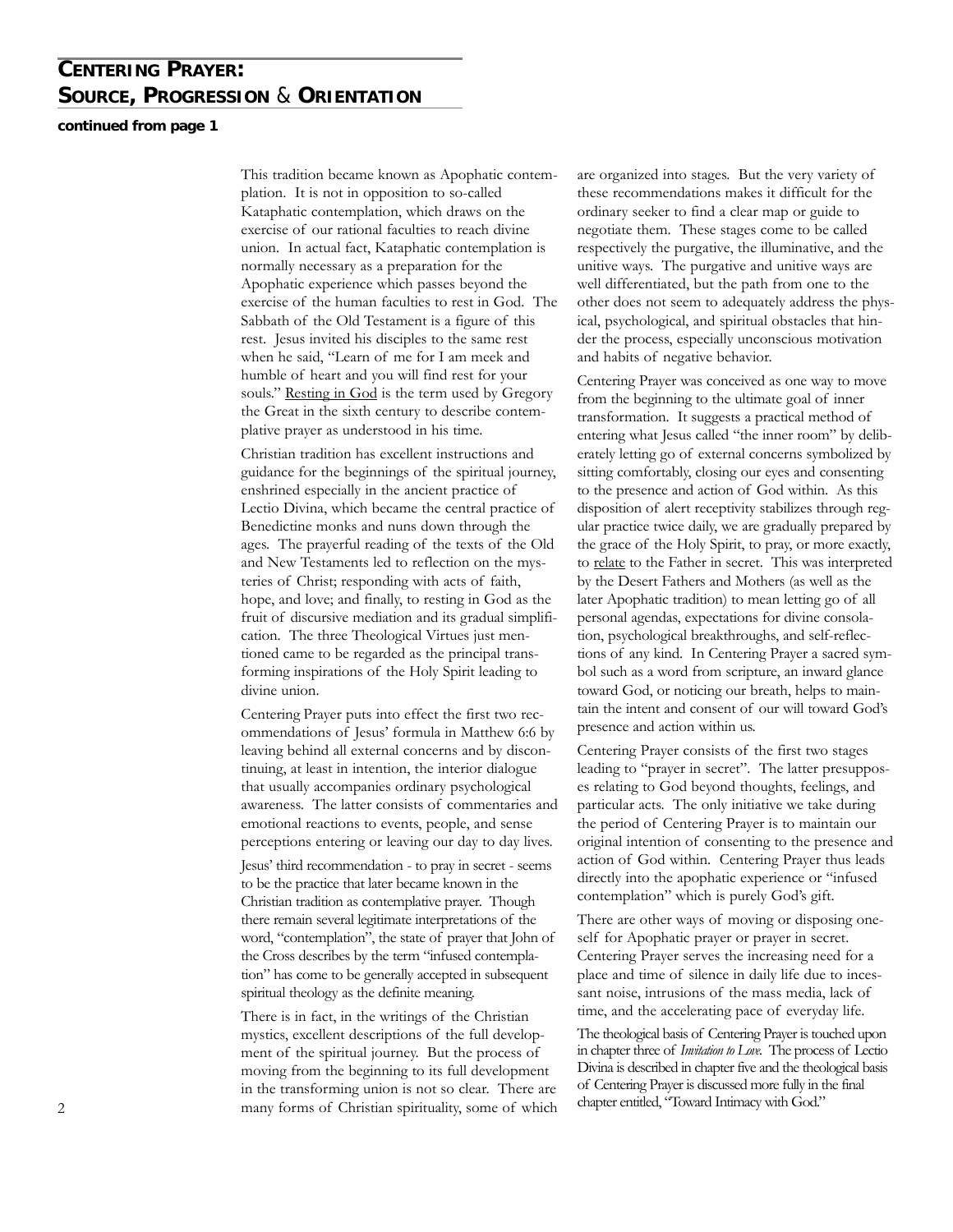### **THE CONTEMPLATIVE LIFE PROGRAM: STUDY AND PRACTICE IN COMMUNITY**

#### **What does it mean to be a contemplative in the world today?**

What does it mean to be a contemplative in the world today? How do we deepen our relationship with God in a world obsessed with consumerism, efficiency, production, speed, entertainment, war, terrorism, the politics of power...in a world where everything is chaotic and "too much"? How do we allow the transforming Indwelling Presence to permeate our everyday lives? How do we focus on what is real, eternal, sustaining, life-giving?

The Contemplative Life Program is aimed at addressing these questions in the context of Christian community...the Contemplative Outreach global network of practitioners. The intention of the program is to provide the tools, teachings and support necessary to actually live the contemplative dimension of the Gospel in everyday life.

The call for those in the Contemplative Outreach network is to move deeper into our commitment to transformation...to become real practitioners of the contemplative life...to consent on ever deepening levels to the presence and action of the Holy Spirit throughout the day. The Contemplative Life Program provides the ongoing teaching and community support in order to move ever deeper together in the contemplative dimension of life, knowing there are others living and practicing with the same aim.

The Contemplative Life Program offers a series of nine, 40-day contemplative teachings and practices each year. A package of material will be mailed to subscribers at the beginning of each 40-day cycle, beginning in January, 2005. The package will contain materials to guide your individual exploration of the current topic, including a study guide with teachings from Fr. Thomas Keating, exercises to actively engage the practice during the 40 days, a list of suggested additional readings or tapes on the topic, and a beautiful bookmark or reminder of the practice to carry with you or to place in a visible spot in your home.

The cost of the program is \$180.00. Gift subscriptions are available if you would also like to share this program with someone else.

Join together with others in the Contemplative Outreach network in exploring what it means to live the contemplative dimension of the Gospel in everyday life...in deepening your commitment to your own transformation...in participating in the transformation of the world.

|  |  | The 2005 Curriculum |  |
|--|--|---------------------|--|
|--|--|---------------------|--|

**Centering Prayer Welcoming Prayer Lectio Divina Active Prayer Spirituality of Contemplative Service Spirituality of Money Forgiveness Attention/Intention Contemplative Discernment**

| <b>IName</b><br>and the control of the control of the control of the control of the control of the control of the control of the<br>Address<br><u> 1999 - Johann Barbara, martin amerikan basar dan berasal dalam basa dan basar dalam basa dalam basa dalam bas</u> | Join together in<br>practice & intention        |
|----------------------------------------------------------------------------------------------------------------------------------------------------------------------------------------------------------------------------------------------------------------------|-------------------------------------------------|
| $State$ $Zip$<br><b>City</b>                                                                                                                                                                                                                                         | with others around                              |
| Phone<br>the contract of the contract of the contract of the contract of                                                                                                                                                                                             | the world.                                      |
| ∎Email                                                                                                                                                                                                                                                               | Register now!                                   |
| Payment of \$180.00 only \$20 per practice                                                                                                                                                                                                                           | Online:                                         |
| I would also like to make a contribution to Contemplative Outreach                                                                                                                                                                                                   | www.contemplativeoutreach.org<br>Item # CLP2005 |
| \$25<br>$$100$ $$500$ $$1000$ $$5000$ other \$                                                                                                                                                                                                                       | The Contemplative Life                          |
|                                                                                                                                                                                                                                                                      | Program                                         |
| Total enclosed                                                                                                                                                                                                                                                       | Phone:                                          |
|                                                                                                                                                                                                                                                                      | 800-608-0096                                    |
| Check___ or money order ___                                                                                                                                                                                                                                          | Fax:                                            |
|                                                                                                                                                                                                                                                                      | 570-822-8226                                    |
| Bill my credit card Visa MC (circle one)                                                                                                                                                                                                                             | Mail:                                           |
| $\text{Card } \#$                                                                                                                                                                                                                                                    | Contemplative Outreach Orders                   |
|                                                                                                                                                                                                                                                                      | P.O. Box 1211                                   |
|                                                                                                                                                                                                                                                                      | Wilkes-Barre, PA 18773-1211                     |
|                                                                                                                                                                                                                                                                      |                                                 |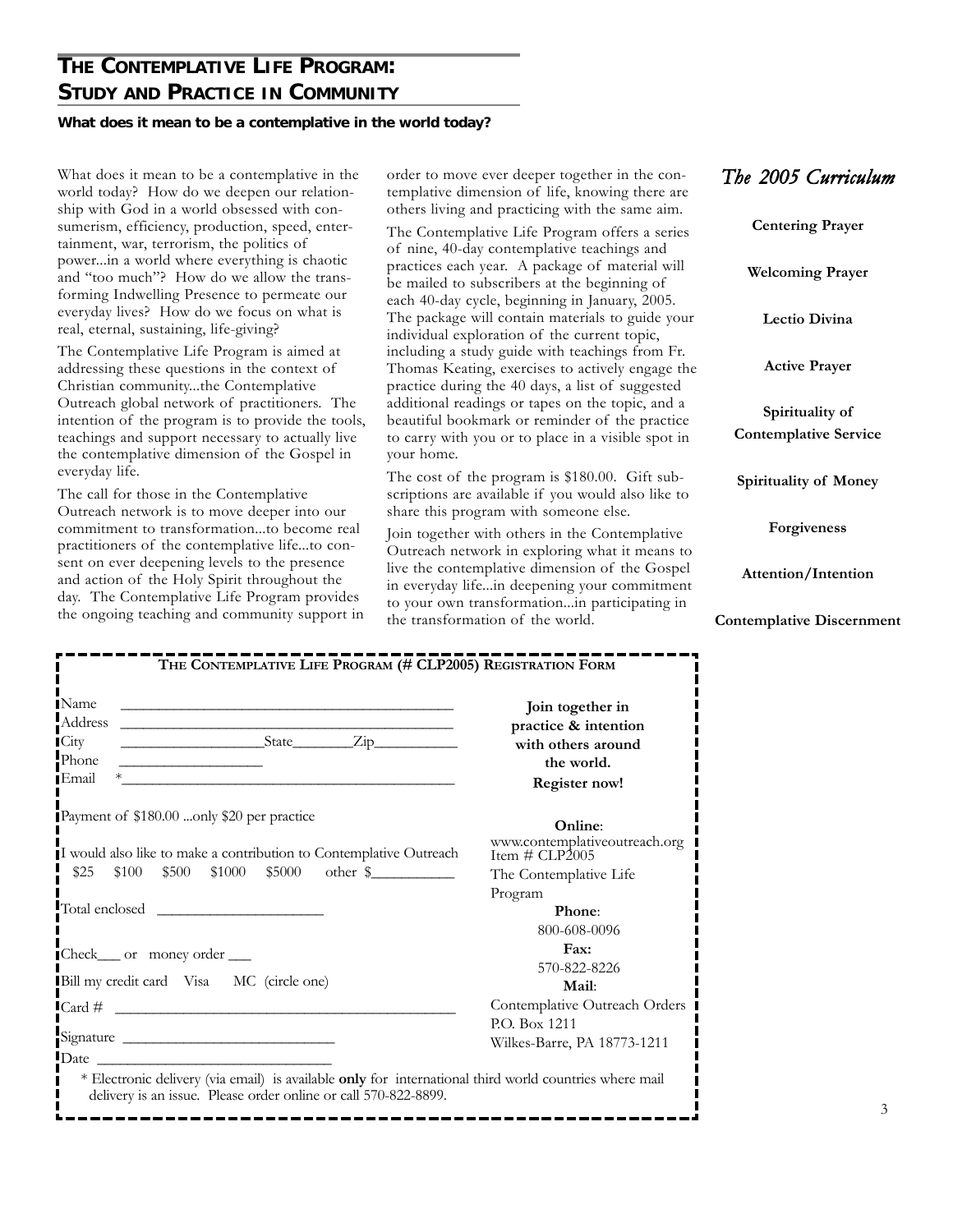# **A Message from the President**



**Gail Fitzpatrick-Hopler**

t's hard for me to believe that I've been serving Contemplative Outreach . for the past twenty years. In the early days I served as a volunteer Board Member, Coordinator of New York City and eventually was hired as the second Executive Director. For the past five years I've served as President. Imagine...twenty years of transformation on all levels of relationship within the global family of Contemplative Outreach. I am amazed at what has been accomplished over the years. Miraculously, the network is mostly managed by devoted volunteers and only a handful of paid staff, all of whom are dedicated to sharing Christian contemplative spirituality around the world. After 20 years, I am still filled with enthusiasm and deeply committed to this sacred work.

The contemplative legacy of Fr. Thomas is a life-giving treasure - the practice, the teachings, our own network of practitioners - we have much to offer and it is our obligation to do so. The time has come for Contemplative Outreach to allow our light to shine in the darkness and to transmit the experience of Divine Love to our global community.

It would be impossible for me to enumerate all that has happened over the last twenty years not to mention the miracles that I've experienced. Suffice it to say that leaping into the unknown is quite an adventure, a major lesson of trusting in the Spirit of God that manifests moment by moment. Some day I will most certainly write a book about this adventure, however, here I will highlight a few of the mystical happenings that took place this year.

The Coordinator Servant-Leader Formation Training held at St. Meinrad's Monastery in Indiana is in its fourth year and we continue to offer this outstanding week-long workshop to coordinators and contact persons eager to serve Contemplative Outreach. We had 40 attendees this year.

The two-year process of integrating the curriculum with the resource handbooks is complete. The new resource handbook and the Formation Book are crossreferenced for quick and easy reference to assist in chapter program planning. These materials were developed for coordinators, leadership teams, and contact persons, and explain how to use the many resources of Contemplative Outreach in a systematic manner. One of our outstanding volunteers took the lead role in its development, calling it a "labor of love" that grew out of an appreciation for Centering Prayer.

The new Centering Prayer brochure is complete. The "Refined Essentials" for the Introduction to Centering Prayer Program are finalized. Commissioning in the Refined Essentials was outlined at the annual conference. Additional training will be offered to re-qualify all commissioned presenters over the next couple of years.

A pilot project, "Praying from the Heart, Praying with the Body Retreat", was offered in New Mexico in July. It was an Intensive Centering Prayer retreat with yoga, breathing and chanting components as preparation for Centering Prayer. This excellent experience provided intentional, prayerful body movements and breath, which facilitated the purification process in a gentle consistent manner. These practices provided an opportunity to be most alert and receptive during the Centering Prayer periods.

The Welcoming Prayer practice pilot project was held in Denver in August. It was a five-day formation process utilizing the updated essentials for the Welcoming Prayer. Most of the participants were long-time presenters of the workshop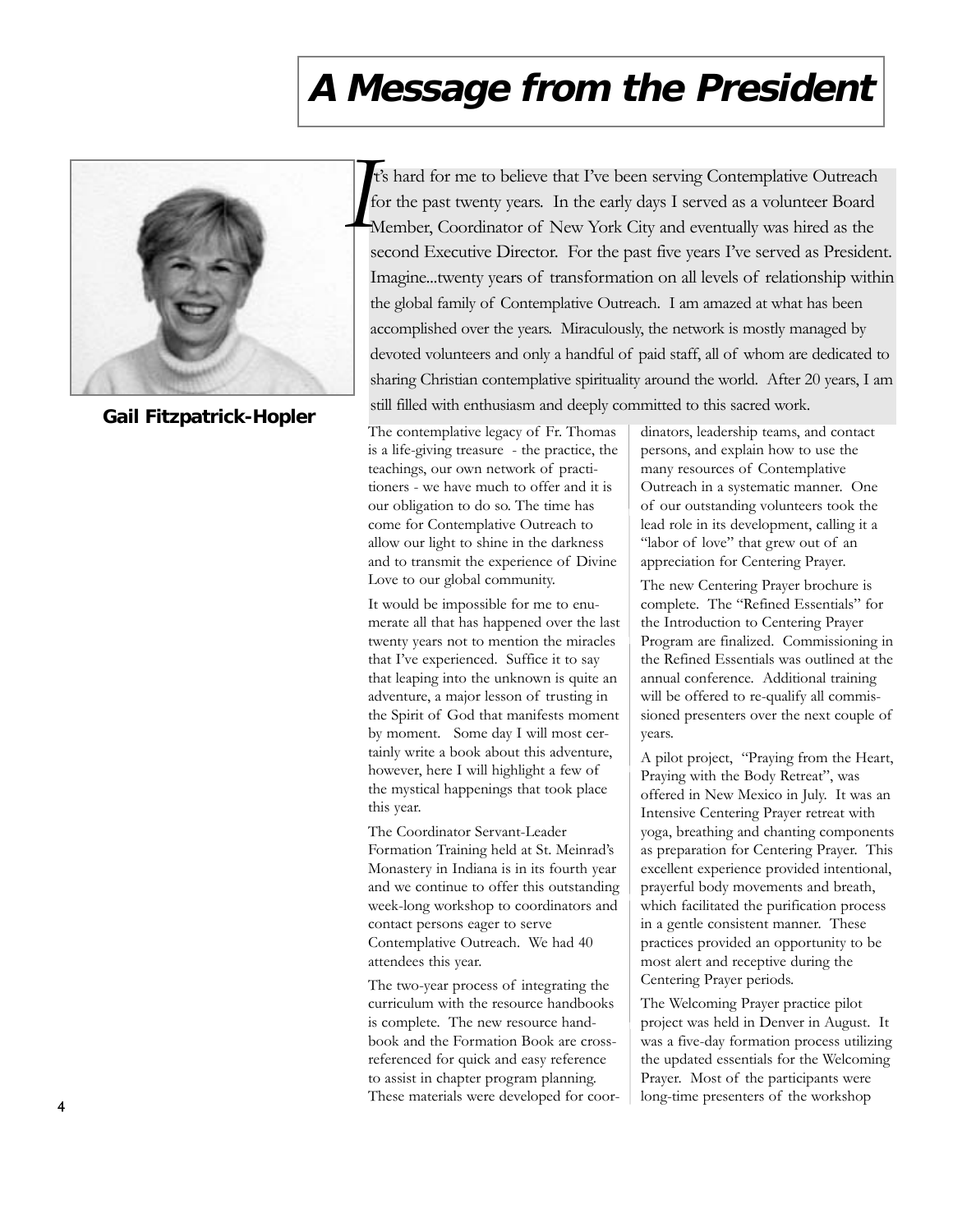Contemplative Outreach is at an important threshold. It is time to expand our vision and prepare for the future. At this turning point, I see Contemplative Outreach as an important vehicle for passing on the living tradition of monastic spirituality to a broad audience. We bring the legacy of Fr. Thomas Keating out of the monastery and into the world, where it can be freely shared and creatively expanded. We know our world is in dire need of healing and transformation. People long for peace on all levels of their being and on all levels of society. Only God can penetrate the stone walls of separatism and alienation.

and found this experience to be a deep immersion into this practice. The magnificent experiences by all in attendance confirmed the value of the Welcoming Prayer practice.

Karol Media, our resource fulfillment center in Wilkes Barre, Pennsylvania, has served us very well. I renegotiated our contract with them in the fall of 2003 and as a result established new ordering policies for discounted customers.

Our faithful Board of Trustees embarked on a re-visioning process that has taken us far beyond our expectations. We have outstanding support from the Austin, Texas and the Aspen, Colorado communities, people who have offered their professional expertise in the areas of organizational development and planning, marketing and communication, and fundraising expertise to help make Contemplative Outreach better known and accessible to many more people throughout the world. Blessings abound !

Weekly staff meetings always begin with spiritual reflection on the Vision and Foundations. Every afternoon our staff gathers for a 20-minute period of Centering Prayer. We carry out the administrative duties and responsibilities of a not-for-profit organization in an atmosphere of unity and utmost charity.

Chapter fundraising events have proven to be a source of spiritual enrichment and education for those in attendance. It is a time for dialogue and sharing between the international office and local chapters. Spending time together has increased understanding of the needs of the chapters and also revealed the rich abundance of resources and services available to the chapters by the international office resources center. The ongoing financial support of the members is what sustains the offerings of this resource center.

Volunteers continue their selfless service to further the mission of Contemplative Outreach and offer Centering Prayer programs. In 2003, we served 37,900 persons and offered 2,600 programs.

International expansion is happening by leaps and bounds. Translation and services are needed to support the growing requests for assistance. To this end, we've appointed Madeline Soo as our International Coordinator.

The website is an exceptional resource, providing immediate access to content and information, which is particularly useful to our international community.

This message contains only a sample of the expansion of our network, the changes that are evolving and the actions we are taking to implement new initiatives and programs. Look on the website for some creative new programs for 2005, such as The Contemplative Spiritual Companioning Course, offered by David Frenette, and The Contemplative Life Program detailed on page 3.

I am grateful for the opportunity to serve Contemplative Outreach.

**"The time has come for Contemplative Outreach to allow our light to shine in the darkness and to transmit the experience of Divine Love to our global community."**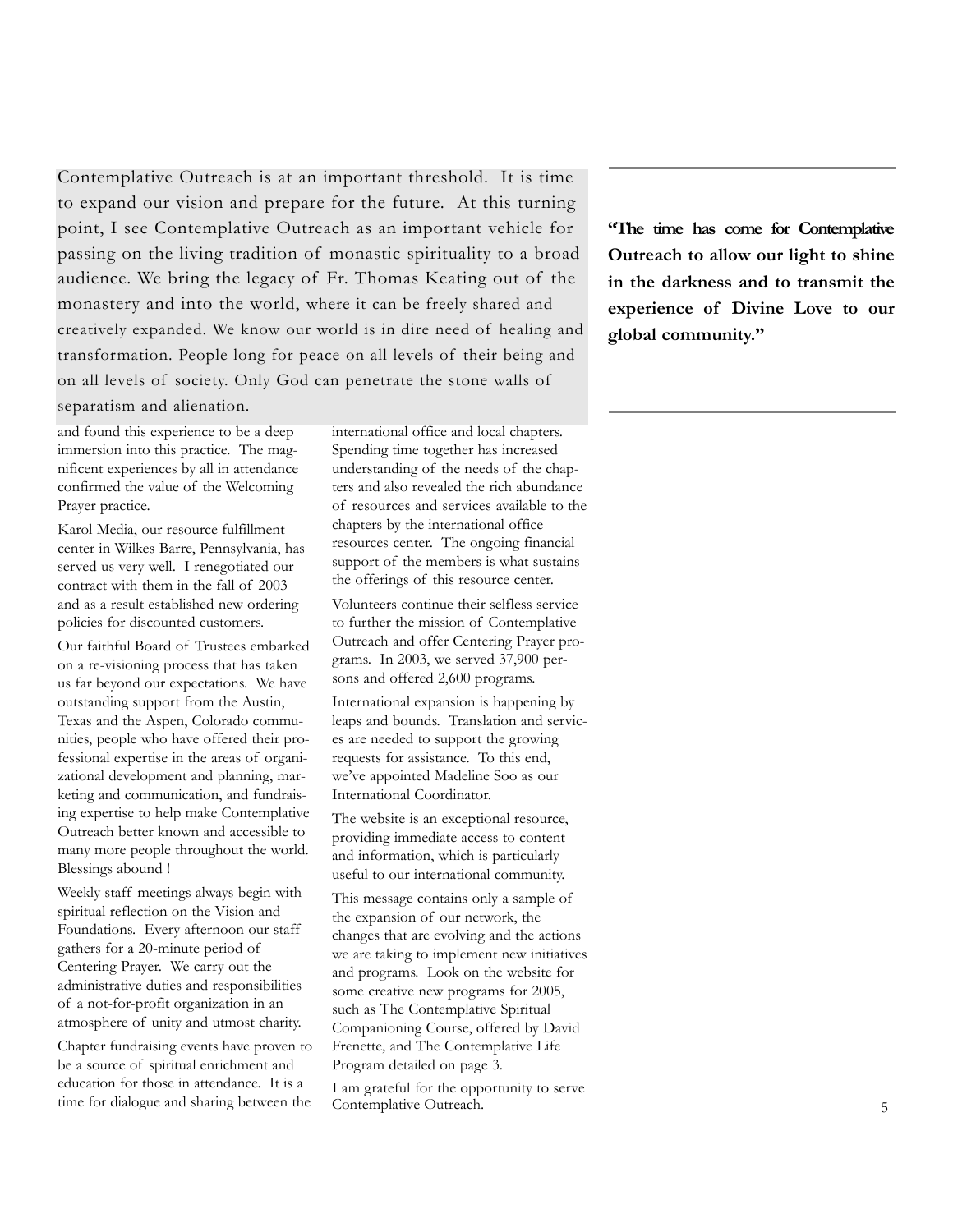### **REACHING OUT TO THE WORLD: AN INVITATION TO GENEROSITY**

**By Carl Arico**



#### **Your financial help is needed. Have you made your pledge or contribution?**

Over 54,000 people receive our semi-annual newsletter and have been hearing about the campaign for the past 4 years. So far we have experienced the generosity of 10% of you. We are inviting the remaining 90% to join us. Go to www.contemplativeoutreach.org and click donation, or email office@coutreach.org for pledge information. Better still – call me, Fr. Carl, at 973-838-3384. Read on.

We are entering the last year of our 5 year campaign, Reaching Out to the World: An Invitation to Generosity. It has been quite a marvelous experience. Our goal is \$2,500.000 – we have accom-

plished at this time over 80% of our goal. More importantly in the long range view we have been able to let the spiritual network know of our on-going need for financial support and have deepened the membership's understanding of the vision and mission of Contemplative Outreach as an international organism.

As part of the campaign, our 20<sup>th</sup> Anniversary Tour is going strong. Yes, Contemplative Outreach has been in existence for 20 years. We are celebrating by visiting chapters for a weekend of leadership enrichment and fundraising events. The visiting team is Fr. Thomas Keating, Gail Fitzpatrick-Hopler, Marie Howard and myself. When possible all of us will be present.

We have had 12 fundraising chapter visits already. The upcoming events are listed below. If your Chapter wishes to participate in the Tour in 2006 please contact Marie Howard at 310-823-5863.

The enthusiasm and marvelous energy that is generated revitalizes and energizes the chapters. The membership now feels more connected to the entire network of Contemplative Outreach as a result of working

together on this common project. As one person said, "I never knew the fruits of praying could be so much fun". Let's celebrate this miracle of God's grace and the power of prayer over these last 20 years.

Once again – we really need your help. We are inviting you to join us. Go to www.contemplativeoutreach.org and click donation or email

office@coutreach.org for pledge information. Better still – call me, Fr. Carl, at 973-838-3384.

### **UPCOMING 20TH ANNIVERSARY TOUR EVENTS**

| 2004 | $11/19 - 21$ | Cleveland, OH         |
|------|--------------|-----------------------|
| 2005 | $1/21-23$    | Austin TX             |
|      |              | Heart of Texas        |
|      | $1/28-30$    | Portland, OR          |
|      | $4/8-10$     | St. Paul & Duluth, MN |
|      | $4/29 - 5/1$ | Pittsburgh &          |
|      |              | Greensburg, PA        |
|      | $5/20 - 22$  | Washington, DC        |
|      | $9/16 - 18$  | St. Louis, MO         |
|      | $10/14 - 16$ | Atlanta, GA           |
|      | $10/21 - 23$ | New Jersey            |
|      | $10/4 - 6$   | Northern KY-OH        |
|      | $11/18 - 20$ | Leadership            |
|      |              | Enrichment            |
|      |              | Los Angeles &         |
|      |              | San Diego, CA         |
|      |              |                       |
|      |              |                       |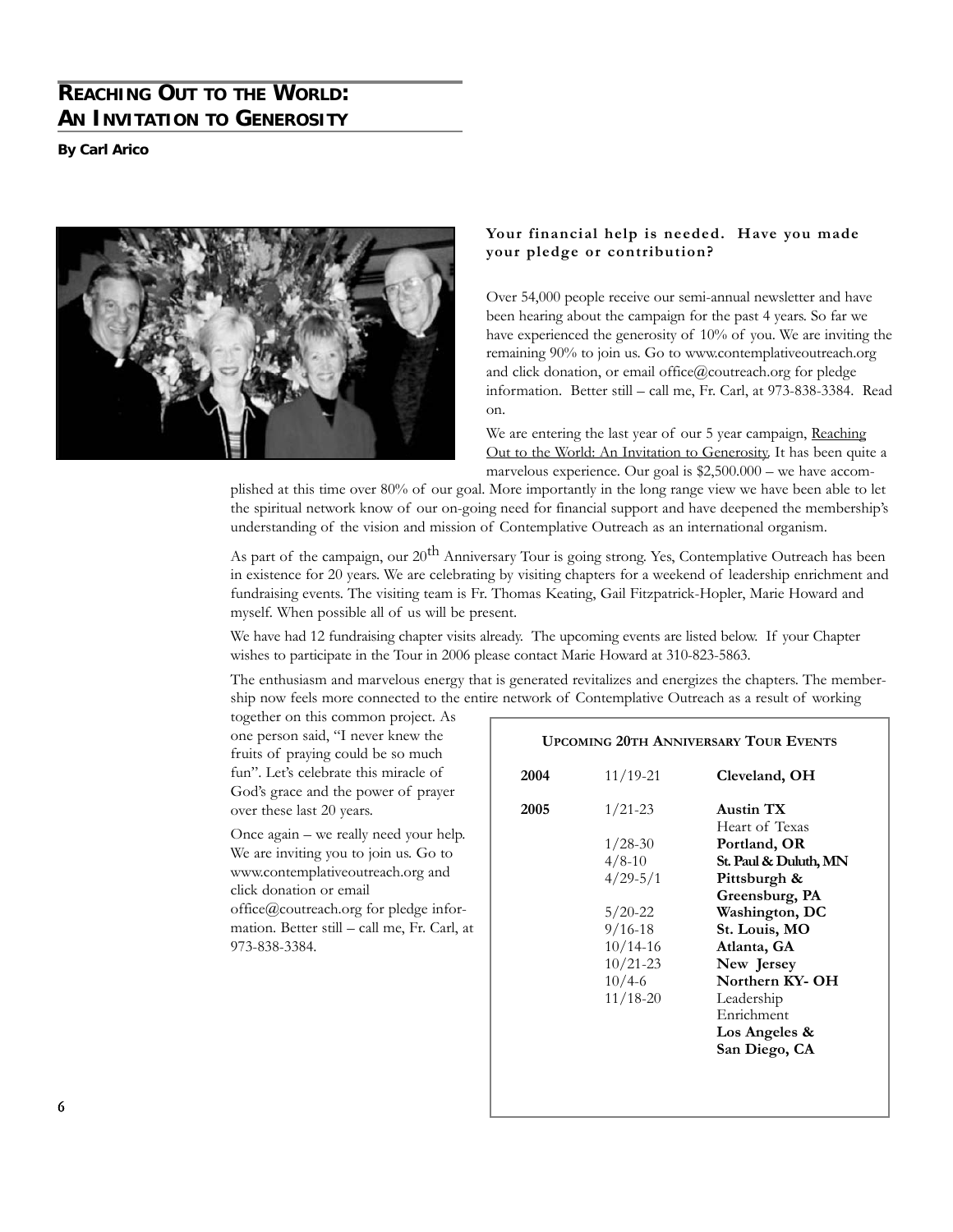### **REMEMBERING DEAR FRIENDS LIVING ORDINARY LIVES WITH EXTRAORDINARY LOVE**

#### **A letter from Pat Johnson**:

I've been meaning to write ever since Sarah died and I'm just now getting around to it.

Sarah died on February  $1<sup>st</sup>$  and the reading for that day was the one from Corinthians that talked about love. She is so very present that at times I feel she hasn't gone anywhere except we are not taking care of her. She is powerfully taking care of us. It was obvious to all of us that Sarah directed and orchestrated her whole leave taking. All her siblings were there with us and I was holding her, amazed at her strength to keep on breathing. I jokingly said that she was waiting for 7:18pm, the time of her birth. Sure enough, that was the time she took her last breath and such a gentle breath it was.

We buried her at the Lama Foundation in New Mexico which is a place of great significance for us. The residents had totally prepared a space on the library floor and a bier with apricot silk over it for her body and 4 votive candles with Mary on them around the bier. We laid her there and her siblings kept vigil that night while Bob and I lay in the warm library hearing them sing and tell memory lane stories. The next morning after going to the prayer room for a sit, the residents did a tea ceremony and made the first bowl of tea for Sarah and placed it on the altar with a statue of Mary with rose petals. The ceremony before burial was so moving with 40 people there telling Sarah



**Sarah was born with profound physical disabilities. Her parents, Pat and Bob Johnson, are with Contemplative Outreach of Colorado. Fr. Theophane Boyd lived at St. Benedict's Monastery in Snowmass, Colorado, and passed away from cancer last October. He has been an important part of the East/West interreligious dialogue and author of the inspiring book Tales of a Magic Monastery**. **Sarah and Fr. Theophane were well-known and loved by many who attended retreats at Snowmass. The painting above is by Seamus Berkeley.**

stories and our kids singing some wonderful songs. Mary Ann Matheson made four prayer flag poles and had her twin sisters and two brothers carry them as we processed down the hill to the burial gardens. The whole thing from start to finish was absolutely exquisite in its simplicity and beauty. Saturday the 21<sup>st</sup> of February we had a memorial service at St. Benedict's Monastery for her and Fr. Thomas officiated. Again it was an incredible and inspiring service. Over 200 people attended. It was totally grace filled and awesome in its simplicity and genuineness.

### **PRAYING WITH THE HEART, PRAYING WITH THE BODY By Rita Weick**

My "vestibule" now includes gentle yoga, breathing and chanting that I learned at a pilot retreat this summer outside of Santa Fe, *Praying through the Body, Praying from the Heart"*. Jim Reale was the extraordinarily talented teacher. Throughout the week, Jim taught us a series of gentle moves, slow deep breathing and his original chants. We entered our prayer periods with a calmed mind and tension-free body. For those with physical limitations Jim expertly modified postures and tailored his instructions. He relentlessly and discreetly coached us; not calling attention to what we did wrong so no one felt singled out. He maintained an aura of reverence for

the task and for the students. He so gently transitioned us from the yoga to our prayer time, that he made it all holy. It was said that our whole beings showed up for Centering Prayer. We left with simple but completely understandable diagrams of the three yoga routines, words to the chants and the memory of how to do them that comes from well-structured repetition. Jim and the Contemplative Outreach team of Santa Fe created an innovative and profoundly enriching Centering Prayer retreat. For information on future retreats contact Susan Rush at susrush@aol.com.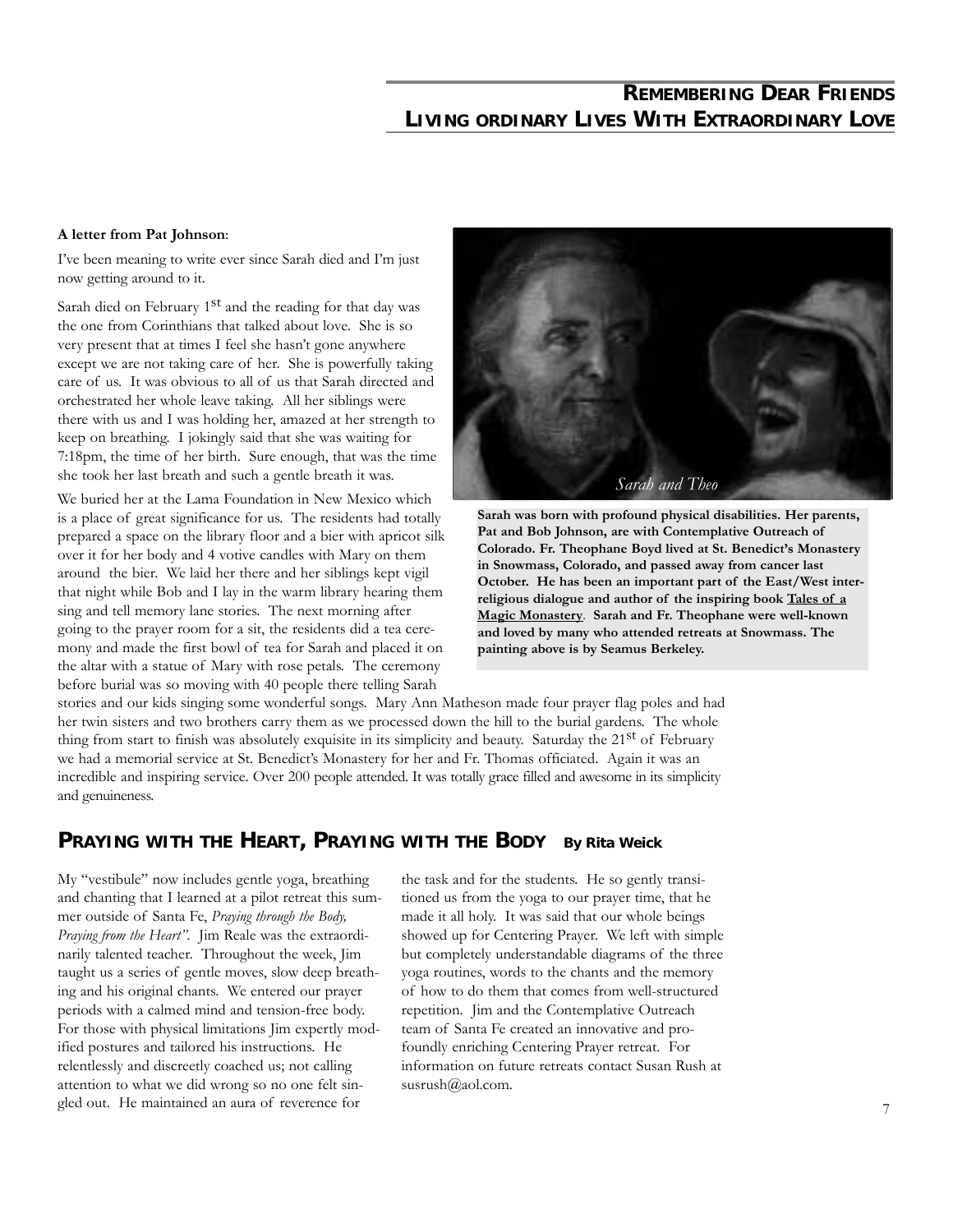### **THE SPANISH CORNER**

#### **By Ilse Reissner**







*Extensión Contemplativa members from El Salvador, Honduras and Nicaragua, respectively.*

t is with a heavy heart that I write this note, as it was when I said farewell to a dear friend, companion and co-worker in the Contemplative Outreach Spanish ministry, Carmen Sanchez. She was an extraordinary person and teacher and will be greatly missed here and in the many countries where she directed the Formation workshops.

*I*

Carmen was hospitalized in March soon after returning from Mexico, where we had facilitated a Formation workshop. After ten long weeks in the hospital, she went home into the loving arms of our Heavenly Father on June 5th, leaving behind her husband, two daughters, two sons, several grandchildren, and a large number of people that will hold her memory in a very special place.

In Carmen's memory, her family established the Carmen Sanchez Scholarship Fund for the benefit of Extensión Contemplativa, to help fill the desperate need for trained presenters and group facilitators in third world countries. The funds will be used exclusively to help needy people attend our workshops and retreats. We are very grateful for the donations received so far and want to thank those who have responded.

If you would like to help the Spanish ministry of Contemplative Outreach, contact Isabel Castellanos or Ricardo Lopez in Miami. They are preparing a list of donors for Carmen's family and can be contacted at the numbers listed below.

On another note, Fr. Thomas Keating visited Mexico and Central America! We are seeing the results of the labor of the last four to five years in these countries!

In August, Fr. Thomas and I traveled to Mexico City to meet with the local contemplative communities, the heads of the different contemplative religious orders, and to give a presentation for the general public. We also visited El Salvador for a full-day program prepared by Leila, meeting with the clergy and laypeople. Then, we traveled further south to Managua, Nicaragua, and spent the next day in a similar fashion. From there, Fr. Thomas returned to Snowmass and I continued to San Jose, in Costa Rica, for a weekend retreat with a gathering of the local people.

We now have 20 trained and certified presenters in Mexico, nine in Nicaragua, four in San Salvador and one in Costa Rica. Most of them are already leading prayer groups in their places of residence. Next year we will be offering two more workshops, one in Mexico and another in El Salvador. If any of the coordinators know of someone who should be attending, don't hesitate to contact us.

Fr. Gilberto Walker continues working in Cuba, has given two retreats and has already established a couple of prayer groups.

We have been asked to go to Venezuela and Argentina. This is all great news, but we need to be patient and certain that all our efforts will be taken care of in the Lord's time. Currently, we lack enough people to facilitate all the workshops that are requested and the resources to pay the transportation costs. But we trust that God will provide so we just keep trotting along.

### **For information in Spanish**

**San Francisco, CA** Cristóbal Padrón **415-759-0943**

**San Dimas** Acelia Ledesma **909-592-2428 Merritt Island, FL** Adalberto Henriquez **321-453-8040** *adahenri@msn.com* **Altamonte Springs** Ilse Reissner **407-767-8271** *ireissner@juno.com* **Miami** Ricardo Lopez **305-223-7329** *ricardol@camilo.com* **Miami** Isabel Castellanos **305-673-6206** *castella@fiu.edu* **Atlanta, GA** Teri Gagnier **404-321-7385** *t-t@mindspring.com* **Portland, OR** Hilda Smith **503-639-6664 San Antonio, TX** Homer A. Bain **210-492-1306** *hbain@satx.rr.com* **Milwaukee, WI** Fr. D. Shields **414-224-7565** *dshieldssj@hotmail.com*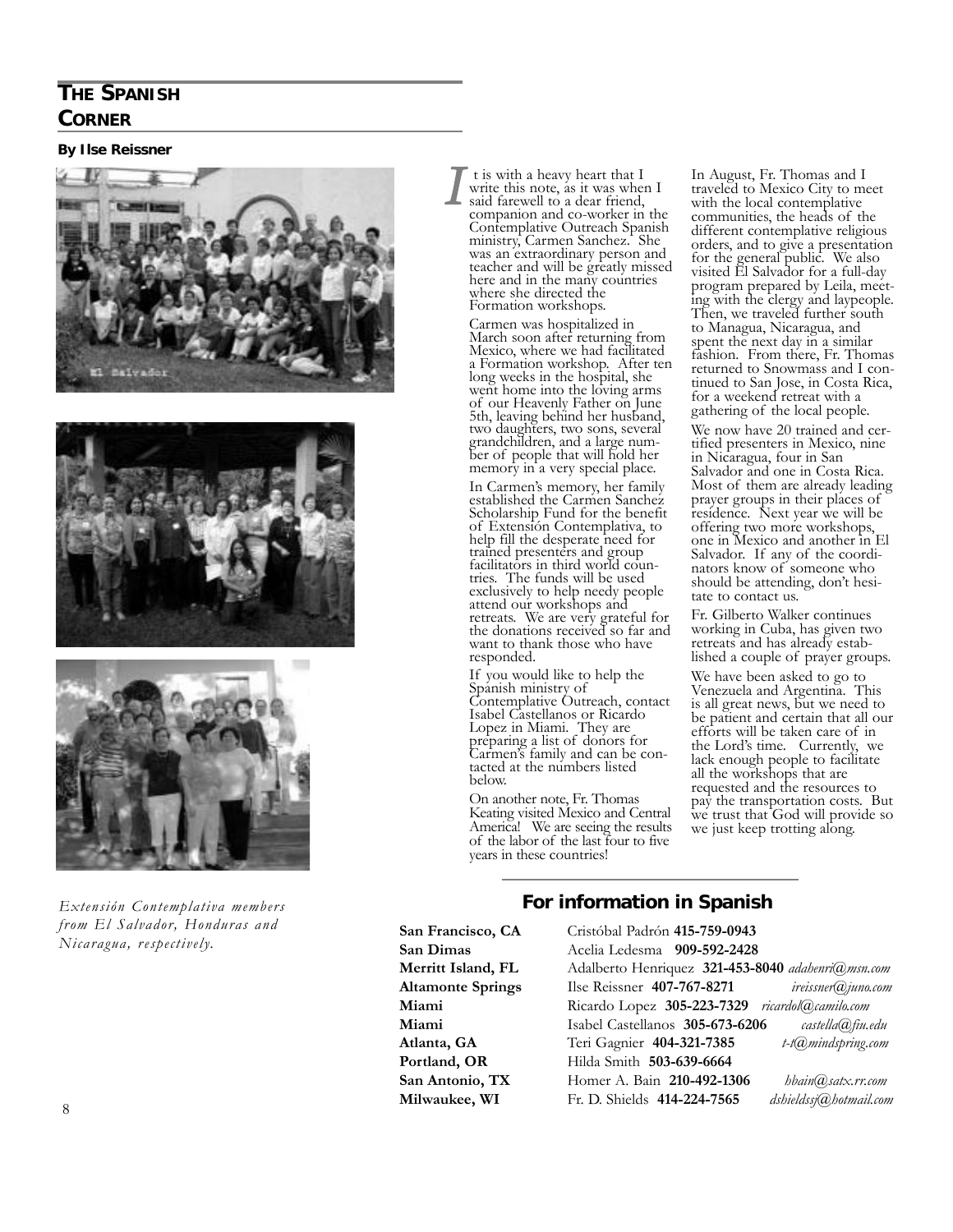### **ITALY THE 2004 PILGRIMAGE OF EXTENSIÓN CONTEMPLATIVA**

| This year the annual fundraising event for Extensión Contemplativa Internacional,<br>the international Spanish-speaking ministry of Contemplative Outreach, will be a<br>pilgrimage to Italy, sponsored by the Central and South Florida chapters. We invite                                                                                       | Milan                  |
|----------------------------------------------------------------------------------------------------------------------------------------------------------------------------------------------------------------------------------------------------------------------------------------------------------------------------------------------------|------------------------|
| you to join us on this unique pilgrimage for an unforgettable experience. We will<br>travel with our own contemplative priest, have daily mass in very special places, and<br>provide you with the opportunity to do Centering Prayer twice a day if you so<br>desire.                                                                             | Turin                  |
| Our host will be Ilse Reissner, an experienced traveler who has successfully led several<br>of these pilgimages. Our spiritual leader is Fr. Justin Languille, coordinator for<br>Contemplative Outreach in San Diego.                                                                                                                             | Venice                 |
| We will be visiting Milan, Turin (shroud), Venice, Padua (St. Anthony), Florence,<br>Sienna (St. Catherine), Pisa (the Leaning Tower), Assissi (St. Francis and St. Claire),<br>Loreto (the little house from Nazareth), Lancio (Eucharistic Miracle), San Giovanni                                                                                | Padua                  |
| Rotondo (Padre Pio), and Rome, including an audience with the Pope.<br>This pilgrimage is a fundraiser. You will be supporting Extensión Contemplativa                                                                                                                                                                                             | Florence               |
| Internacional in their mission to bring Centering Prayer to Spanish-speaking coun-<br>tries throughout America. Our prayer partners in these countries are often unable<br>to pay the travel expenses of our facilitators when they travel there to provide for-<br>mation and training workshops.                                                 | Sienna                 |
| The tour will be an escorted and enjoyable 13 unforgettable days, with two meals<br>included each day. We will travel in an air-conditioned deluxe motorcoach from air-<br>port to airport in Italy, with an English-speaking guide who will stay with us<br>throughout the journey. We will stay at good hotels, with private bathroom facilities | Pisa<br><b>Assissi</b> |
| and twin beds. We need a minimum of 25 persons by the end of January or we will<br>have to cancel the trip.                                                                                                                                                                                                                                        |                        |
| Departure: April 18, 2005 from Miami                                                                                                                                                                                                                                                                                                               |                        |
| Return: April 30, 2005 from Rome                                                                                                                                                                                                                                                                                                                   | Loreto                 |
| Double Occupancy: \$2,996 (round trip from Miami or New York)                                                                                                                                                                                                                                                                                      |                        |
| Single Supplement: \$45 per day                                                                                                                                                                                                                                                                                                                    | Lancio                 |
| 4-Day Extension to the south (Naples, Sorrento, Capri, Pompei and Mt. Cassino):<br>Additional cost is \$849.                                                                                                                                                                                                                                       |                        |
| If you wish to stay for a longer amount of time after the tour there will be a nomi-<br>nal surcharge on your ticket, but it can be arranged as long as the basic group is not<br>less than 15.                                                                                                                                                    | San Giovanni           |
| To request a color brochure, call 407-767-7567 or 305-223-7329, or email ireiss-<br>ner@juno.com or Ricardol@camilo.com                                                                                                                                                                                                                            | Rotondo                |
| A \$300 deposit is required to secure your space                                                                                                                                                                                                                                                                                                   |                        |
| Para Informes en Español<br>Resources Translated in Spanish                                                                                                                                                                                                                                                                                        | Rome                   |

Extensión Contemplativa, the branch of Contemplative Outreach serving our Spanish-speaking members, handles the sale of books translated in Spanish. Contact Maria Lopez at (305) 223-7329 for a complete listing and to place an order.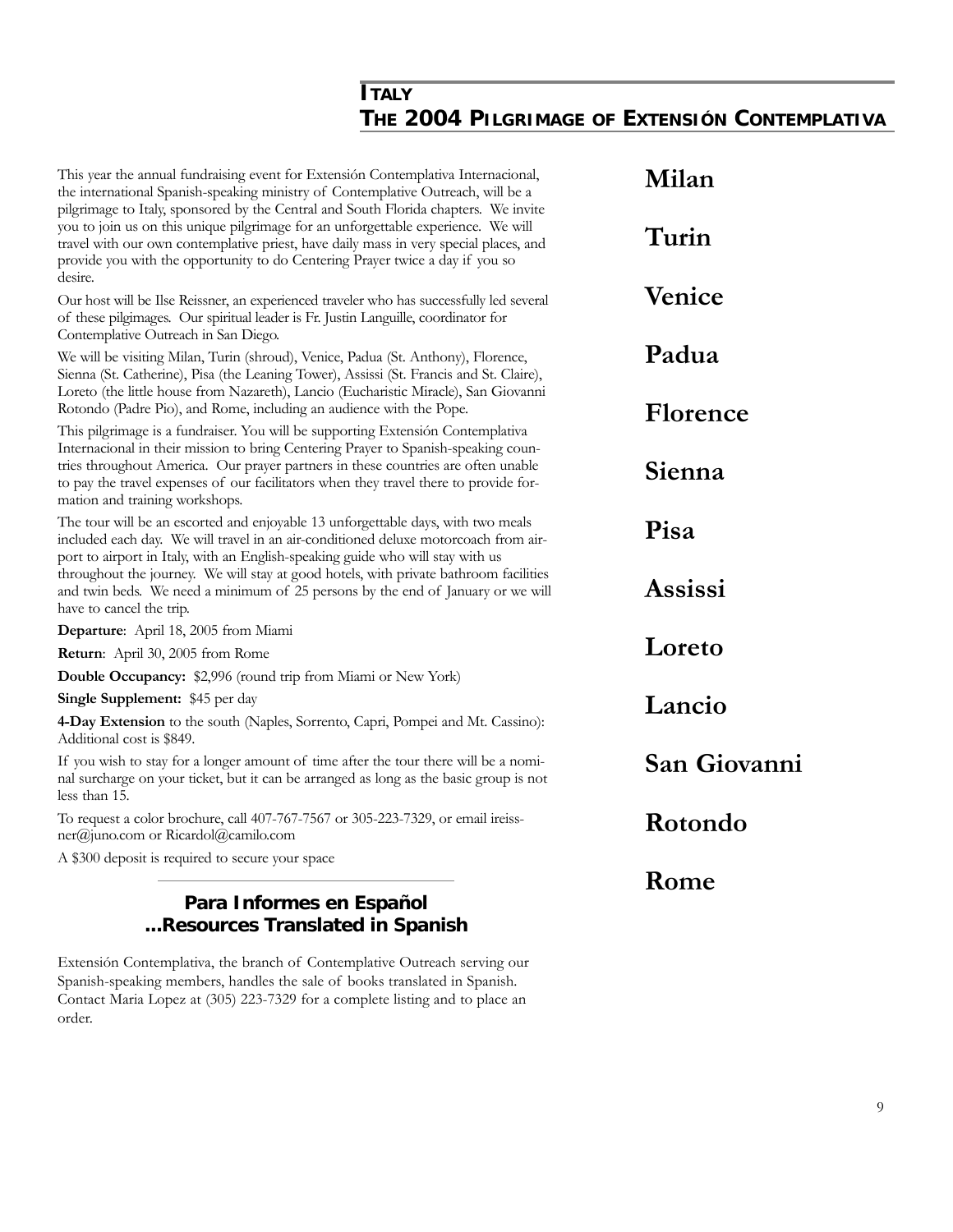### **CHAPTER UPDATES**

#### **1st Asia-Australia CO Regional Conference Held in Manila**

In February, seventeen representatives from Australia, Malaysia, and the Philippines met outside Metro Manila to share and collaborate on issues common to the practice of Centering Prayer. Madeline Soo, CO International Coordinator attended the first ever Asia-Australia CO Regional Conference. The meeting was in retreat format; Madeline explained the dynamic

organism/organization of CO Ltd, as well as its vision/mission. She also emphasized the Board's desire to serve the increasing needs of the growing international communities, as well as changes to the Introductory Workshop. Fr. Martin O'Lohglen, a missionary in the Philippines, was the main facilitator. Lita Salinas, Director of CO in the Philippines (COP), was the conference coordinator. Br. Peter Foo and Lawrence Wong represented Malaysia, and Sr. Sheila Normoyle, Janice Martin and Myrna Novosel from Sydney, Australia, represented the youngest group within the network of less than two years. The entire Board of Trustees for COP, the host country, were in attendance. Japan and Singapore were unable to send representatives due to scheduling confilicts, but they fully supported the conference. Some team leaders in different countries sent written comments and suggestions for inclusion in the meeting agenda.. All agreed to update each other in six months. **Tess Colayco, COP International Contact Person, 011-632-817-9499**

#### **Colorado, Denver Center for Contemplative Living**

The prayer goes on! 2004-05 is a benchmark year for our center. During the spring, our volunteer staff and I implemented our vision of 11 servant-leadership teams participating in center operations. We now have a volunteer coordinator, responsible for 60 full and part-time staff members. A growing number of volunteers are completing the formation program and taking

on roles of administration, course instruction, group facilitation and outreach. This is our 18th year offering the basic Centering Prayer curriculum. We will offer four new classes and an Advent Day of Prayer. Brother Micah Schonberger, from St. Benedict's Monastery was the featured speaker for our Fall Gathering in October, *"*Becoming a Healing Presence in a Chaotic World". Susan Komis will present a weekend intensive, June 3-5, "John of the Cross: Search for Nothing (No-thing)". Our 12th Annual Contemplative Conference is slated for March 12, 2005. Fr. Thomas Keating and Rabbi Rami Shapiro will continue our examination of other traditions which began after 9/11. **Sr. Bernadette Teasdale, 303-698-7729**

**Dominican Republic**

Feelings of gratitude and joy are still vibrating in our hears as we remember that unforgettable weekend in September 02 when our retreat house opened its doors for the first time. In this safe and sacred place everything confabulates to reveal and unfold God's Presence. Now we can share this gift of God with you. Starting next year, 2005, all Contemplative Extension individu-

als and communities will be able to enjoy this sacred and safe place. Our facilities offer 20 double rooms and suitable areas that make it possible for international events. We also invite you to attend the workshops and retreats that take place during the entire year. We are right in the midst of the poorest region in the country so, if you desire, you can visit for a day and be part of one of the families. This experience will give you the opportunity to open and be part of the desperate cry seldom heard - of the needy. Some of the retreats offered at MonteSacro include: Centering Prayer Post and Intensive Retreats (3, 5, 8, and 10 days); Holistic Retreats to integrate body, mind, soul and spirit; and a "Come and See" Retreat to to be alone with yourself, God, and His Creation. **Vicky Acra, 809-562-2214, lic.acra@verizon.net.do**

#### **Florida, Tampa Bay**

It is with great joy we welcome the homecoming of The Living Flame program to the Tampa Bay area! This one-day-a-month, 7-month program is the inspiration of our first coordinator, Monica Freeman. The Living Flame began nearly 12 years ago and was first held at Azchaeus House in Bradenton, Florida. It was a wonderful time of spiritual growth, of bonding, for our

West Coast of Florida community, and a great opportunity to meet presenters from across the country, as each presented on topics such as Lectio Divina, Refinement of Centering Prayer Practice, The Origin of the False Self, The False Self in Action, Divine Therapy, Night of the Sense and Welcoming Prayer. We traveled several years through Living Flame I, II, III and even IV! Some relationships formed at that time are still strong. And, now, The Living Flame is coming home after traveling to many other places such as St. Louis, Long Island, Milwaukee, Los Angeles, Newark, Portland and Chicago. It began October 9th in our area and continues through May 7th, taking the month of March off for the annual United in Prayer Day. It is most gratifying that some are even coming back from that original group to experience once again this wonderful gift from God! Welcome home, Living Flame!

**Marge Rafftery, Coordinator, 727-345-7908**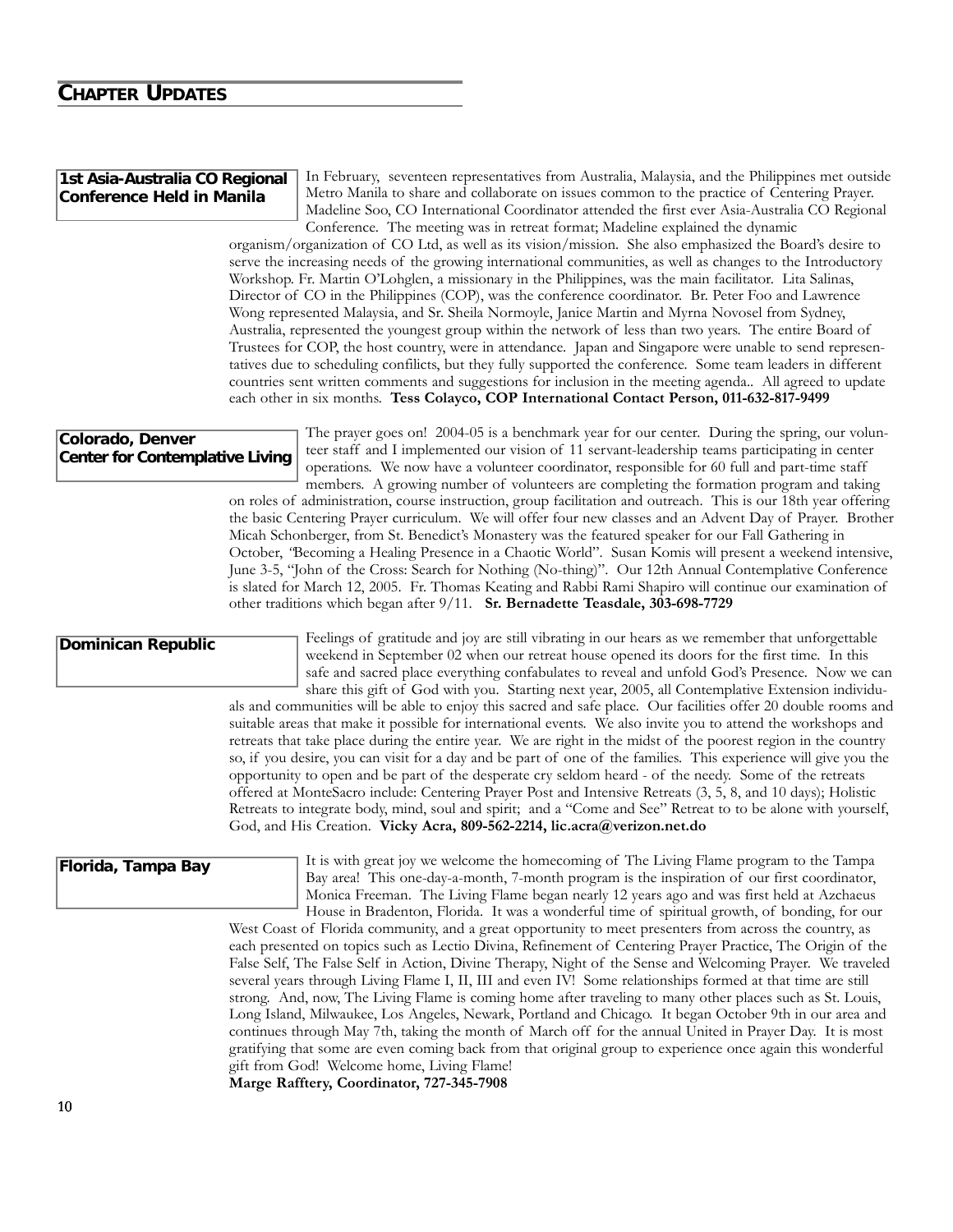### **UPDATES CONTINUED ON NEXT PAGE**

In October, Rev. Tom Ward, Chaplin at the Episcopal University of the South, conducted a one-day conference on Centering Prayer. Participants came from Georgia, Alabama, Florida, Tennessee and southern Carolina. Rev. Ward's presentation is available at our website www.centerprayer.com/chapters/Atlanta.htm. on a CD series. The annual United Day of Prayer was held in three locations, North Georgia, Conyers and Marietta. In April, CO-A sponsored its first annual 3-day retreat in Conyers, with 22 people attending. We are considering holding a 5-day retreat. In June, several members represented CO-A at the Annual Eucharistic Congress in Atlanta with an information booth. Cathy Hightower designed a banner carried in the procession. Roberta Oster is Co-coordinator serving with Roseanne Havird until July 2005. At that time, Roseanne will step down and another co-coordinator will be named to serve with Roberta for her remaining two years, and the process will continue from there. This type of shared leadership, set up on an overlapping basis, was the result of the discernment process adopted by our Leadership Team. We are pleased with this plan and the process itself. Roberta attended the Servant-Leader Formation at St. Meinrad. Our co-coordinators held a meeting for our Prayer Group Facilitators in the north Georgia mountains, sharing the gifts/challenges of their groups. Roseanne and Roberta plan to conduct a Facilitator's Workshop in 2005. Silent Saturday Mornings will be held at Glenn Memorial Church on Emory Campus every 3rd Saturday, September through November. In October, we hosted a major fund-raiser event "Celebrating 20 Years of C.O., Ltd" with Fr. Keating. We hope that you will join us for any and all of our events. **Roseanne Havrid 678-796-9158 rmaryh@earthlink.net and Roberta Oster, 404-299-2670**

Contemplative Outreach continues to grow in various parts of the world —widening the circle of contemplatives who strengthen that thread of connectedness, interdependence and inter being-in-God. An effort was made to communicate with the various Coordinators, Contact Persons and potential volunteers to establish connectednes and to assess needs. We appointed coordinators in Mexico, El Salvador, Trinidad and Toboga, Ireland, Canada, Nicaragua, Cuba, Italy, Australia, the US Virgin Islands and Brazil. Contemplative Outreach Philippines planned and generously hosted the first Asia-Pacific Regional Conference last February in Manila. Members look forward to another conference in 2006. In the Philippines outreach beyond the Manila area was made possible by the translation and delivery of the first Introductory Centering Prayer Workshop in Vernacular. In South Korea there has been extensive formation for leadership roles with 60 presenters and 40 Centering Prayer groups. In Myanmar, Centering Prayer was introduced to 69 priests, religious sisters and seminarians at the invitation of the archbishop of Taunggyi.. In November, a follow up session is planned for Taunggyi and an introductory program to be introduced in Yangon. In Canada, C.P. is spreading. Last June a leadership planning meeting was held in Winnipeg, hosted by Southern Ontario. In South Africa leadership training came to Johannesburg/Pretoria, Durban and Cape Town in October.. The West Indies, Trinidad and Tobago, provided Facilitator Training to help leadership support the four large CP groups in Port of Spain and San Fernando.. **Madeline Soo, International Coordinator, MLSOO@wi.rr.com** mental on the minimal conditions of the minimal conditions in the Middle Cluster. Matthew Flatley, a computer with the Middle Cluster. Matthew Flatley and the Middle Cluster. Higher calendars in the minimal conditions for

We have begun to feel that Rosaryville Spirit Life Center in Ponchatoula, Louisiana is our 2nd home. Driving 45 minutes from New Orleans we enter our tree shaded home of silence. In the summer of 2004 Rosaryville welcomed us for our 5th annual 10-day retreat. In the coming year we look forward to a January workshop by Madeline Soo on "Centering Prayer and Emotional Sobriety" and in April 2005 the return of Fr. William Sheehan, this time to lead us in a workshop of "Spirituality and Sexuality in the Context of Centering Prayer". Our daily practice remains the foundation of all we do; the support of our weekly prayer groups, our team members and our steering committee makes our planning a community venture. **Vivien Michals, C.O. of New Orleans, 504-944-4000**

Father Thomas Keating came to San Diego to visit the Mexican communitiesof Contemplative Outreach in March. We had an inspirational meeting, which included 18 workshops and 100 attendees, with representives from the following regions of Mexico; Acambaro, Morelia, Toluca, Merida, Ciudad de México, Cancun, Gaudalajar and San Diego. At the meeting we presented Fr. Thomas with a letter from Toluca's Bishop for Contemplative Outreach and acquainted him with our website www.polymex.com.mx/ecmexico. On August 28 we held a Magisteral Conference given by Fr. Thomas and were amazed and blessed to have 500 people present to receive the message. At the end of the conference everyone stood and gave Fr. Thomas a standing ovation. It was an incredible experience for all of us. **Maria Judith Bernal, Méjico City, 55-2167-6728, Pelusa ju@hotmail.com**

Fall greetings from COSTL (CO of St. Louis)! We are grateful to report the following: Our Summer Intensive/Post Intensive Retreat was superb with the wonderful Fr. Justin Langille from San Diego being greatly received and appreciated by the participants. COSTL recently had an exceptional "Day of Prayer" on Lectio Divina with our very special guest: Abbot Mark Scott, OCSO from Assumption Abbey in Ava, Missouri. Our Fall Weekend Retreat this year will be on *The Cloud of Unknowing* with Retreat Master Renee Bennett. Renee plans an optional preparatory video series on The Cloud using the videos with Fr. William Meninger, OCSO. In December, we'll present our "4th Annual" 12 Step/Centering Prayer Weekend Retreat. In the Spring of 2005, Susan Komis will lead us in a Centering Prayer Weekend Retreat on "The Welcoming Prayer"...too many blessings to count! We are looking forward to hosting Fr. Thomas Keating and CO, Ltd on September 16-18, 2005 for the 20th Anniversary Tour! We hope to gather many of the surrounding com-<br>munities from the Midwest Cluster. Mark your calendars!! **Matthew Flatley, Coordinator, 314-918-8288** 

**Georgia, Atlanta**

**Louisiana, New Orleans**

**Mexico**

**Missouri, St. Louis**

11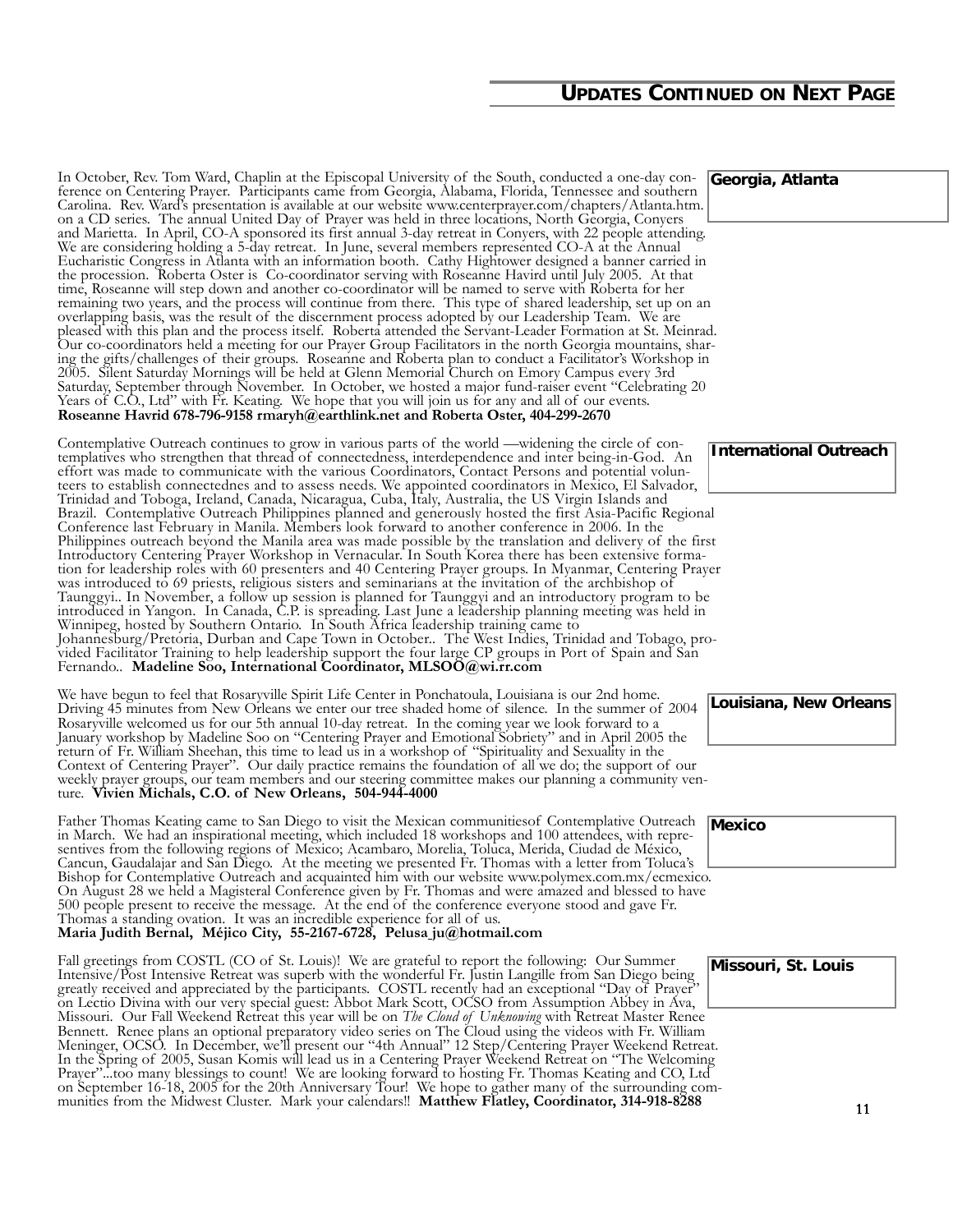### **CHAPTER UPDATES**

**New Jersey**

|                                                     | will participate in Living Flame II. The first New Jersey 12-Step Centering Prayer Retreat will be held at<br>St. Mary's Abbey in Morristown, New Jersey during the weekend of April 8-10, 2005. The 20th<br>Anniversary Tour will visit New Jersey on October 23, 2005. Therese Saulnier, Coordinator, 201-436-8256                                                                                                                                                                                                                                                                                                                                                                                                                                                                                                                                                                                                                                                                                                                                                                                                                                                                                                                                                                                                                                                                                                                                        |
|-----------------------------------------------------|-------------------------------------------------------------------------------------------------------------------------------------------------------------------------------------------------------------------------------------------------------------------------------------------------------------------------------------------------------------------------------------------------------------------------------------------------------------------------------------------------------------------------------------------------------------------------------------------------------------------------------------------------------------------------------------------------------------------------------------------------------------------------------------------------------------------------------------------------------------------------------------------------------------------------------------------------------------------------------------------------------------------------------------------------------------------------------------------------------------------------------------------------------------------------------------------------------------------------------------------------------------------------------------------------------------------------------------------------------------------------------------------------------------------------------------------------------------|
| <b>New York</b><br>Long Island/Queens               | C.O. of Long Island/Queens is serving our community by the grace of God and are happily taking any<br>road on which He leads us. Aside from Introductory Workshops, Silent Saturdays, June Weekend<br>Retreat, Advent Evening of Prayer a one-day conference with Fr. Carl Arico, etc., we had an extremely<br>successful Enrichment Day (60 people) where there was discussion concerning programs our community<br>would like and requests for help with these programs, joining the coordinator team, etc. Susan Komis led the<br>day and presented two workshops. The feedback from the community was that they would like to have more<br>workshops, which are both spiritual and informative. Barbara Sullivan, 516-877-4930                                                                                                                                                                                                                                                                                                                                                                                                                                                                                                                                                                                                                                                                                                                          |
| New York, Walden<br><b>St. Andrews Rereat House</b> | Contemplative Outreach of Orange County sent four people to the Servant Leadership Training at St.<br>Meinrad's in Julya necessary foundation for developing the region. Our Centering Prayer group here<br>at St. Andrew's continues, and a new Contemplative Living Community began in September. March 2-<br>6 the first 5 day Welcoming Prayer Immersion Retreat will be held at St. Andrew's Retreat House, and<br>the 2nd 40 Day Live-In Experience will be offered October 6-November 14, 2005. Both our Nine Month<br>Courses continue to nourish and support those serious about living a contemplative lifestyle; we now offer three<br>six-day Intensive/Post Intensive Retreats a year as well as a 10-day Post Intensive. We are blessed to have<br>Cynthia Bourgeault as one of the presenters on our 21 Day Centering Prayer Immersion Retreat June 4-24,<br>2005. We continue to be grateful to the Sisters of Our Lady of Charity who provide the hospitality at St.<br>Andrew's and support the ongoing retreats and programs. What would we do without them!!!! Much love and<br>thanks to all who come to St. Andrew's and support us in known and unknown ways.<br>Cathy McCarthy, 845 778-2102, cathymc@frontiernet.net, www.centeringprayernys.org                                                                                                                                                                                   |
| New York, Westchester                               | At our June monthly Centering Prayer meeting, we saluted Tom Skinner for his many years of service<br>as our coordinator. Tom retired on Easter Sunday. His faithful dedication and sincere leadership<br>inspired us and invited and us to grow. With grateful hearts, we wish him years of many blessings!<br>Our new co-coordinators are Stephanie Iachetta and Diane Harkin. Their desire to serve is filled<br>with much energy and enthusiasm. For information about our upcoming events contact:<br>Sr. Rose Vermette, 914-961-1559, Vermettercd@aol.com                                                                                                                                                                                                                                                                                                                                                                                                                                                                                                                                                                                                                                                                                                                                                                                                                                                                                             |
| Oregon, Portland                                    | Oregon Contemplative Outreach (OCO) has been focusing on training more people to help in service<br>work. We now have ten people who are qualified to serve our 3 to 10-day Intensive and Post-Intensive<br>Retreats. We have also secured the locations for our retreats for the same schedule for years to come.<br>Our retreats are well attended and draw more and more people from out of state. We also now have a<br>person trained to present the Welcoming Prayer Workshop, and we will have two people attending the 12-Step<br>Introductory Retreat formation. In addition, three people attended the Formation for Contemplative Outreach<br>Service and have been added to our list of presenters. For the next year, a team of four volunteers will be work-<br>ing to develop programs and communications to support our nearly 60 group facilitators. Since this involves<br>facilitators throughout the entire state of Oregon and southwest Washington, it presents a challenge! This fall<br>we are offering a workshop on Soul Friending and a commuter retreat on St. Teresa of Avila, and , although<br>these are open to all, we consider them enrichment opportunities for our faciliators and their groups. We now<br>have a contact in the Salem area and are happy to welcome Susan Turpin. We are also looking forward to host-<br>ing the "20th Anniversary Tour" in January, 2005. Gini Graham, Coordinator OCO, 503-645-3448 |
| South Dakota, Rapid City                            | Sister Maria Tasto will be giving the Lectio Divina weekend retreat on April 22-25 at St. Martin<br>Monastery. We were delighted to learn that our program was chosen by lottery to send an Oblate to<br>the World Congress in Rome, September 19-25, 2005. The United States was permitted to send 50<br>Oblate delagates, so we are grateful to have the "good luck" to be chosen. The program includes a<br>visit to Monte Cassino, among other enriching presentation and experiences. Sr. Marmion and Fr. Mark<br>McCormick gave a Centering Prayer Retreat to the women of Rapid City Diocese in October. This fall, Sr.<br>Marmion will bring Fr. Meninger's retreat on "Centering Prayer and the Enneagram" to a parish church, Our<br>Lady of the Black Hills. Sr. Marmion Howe, srmarmion@aol.com, 605-343-2688                                                                                                                                                                                                                                                                                                                                                                                                                                                                                                                                                                                                                                   |
| 12                                                  |                                                                                                                                                                                                                                                                                                                                                                                                                                                                                                                                                                                                                                                                                                                                                                                                                                                                                                                                                                                                                                                                                                                                                                                                                                                                                                                                                                                                                                                             |

During 2003-2004, 50 people participated in Living Flame I in New Jersey. During 2004-2005, 35 people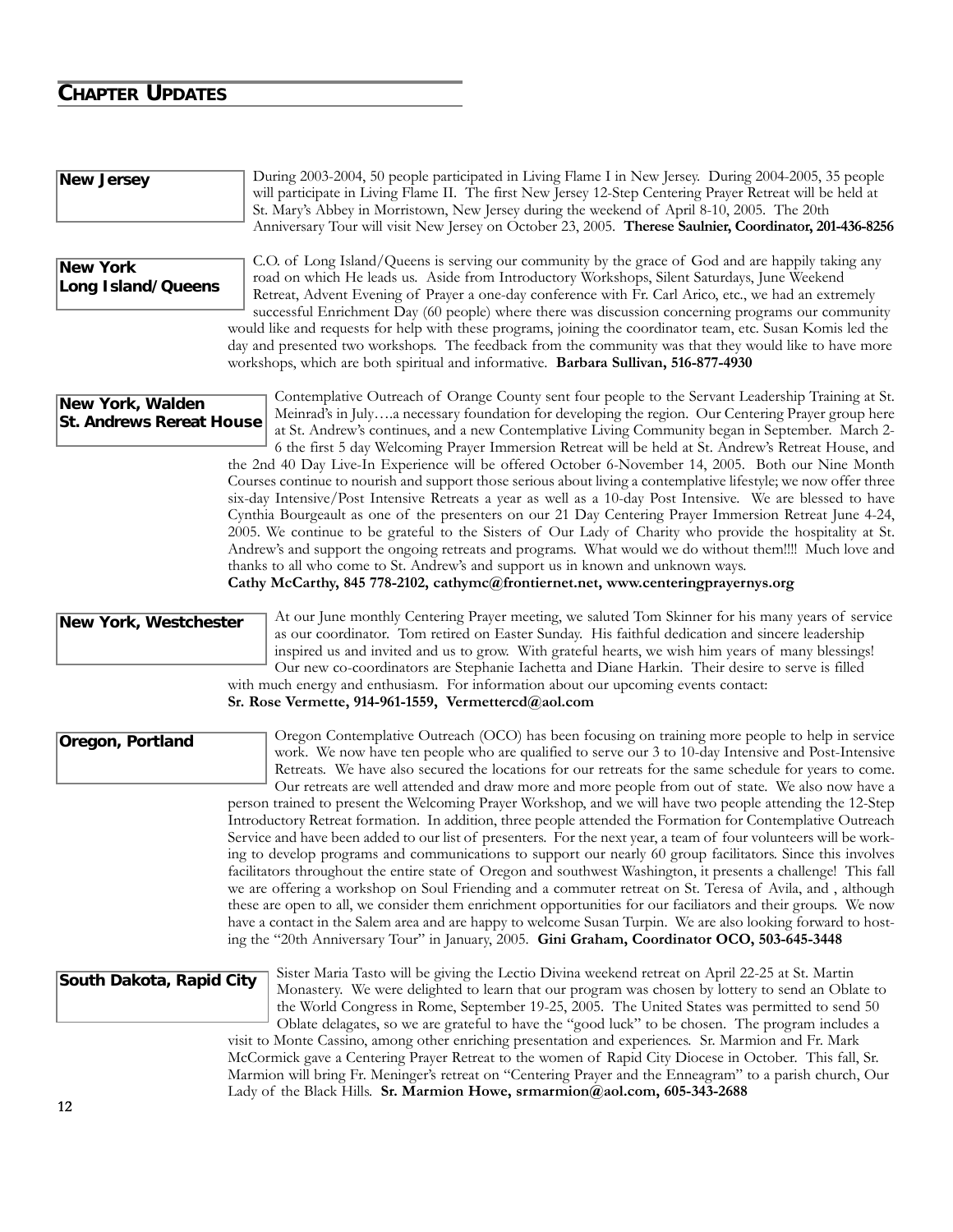#### **CHAPTER UPDATES CONTINUED**

Contemplative Outreach San Antonio (COSA) is delighted to host several new events, beginning with "Advent: Living the Mystery in Light, Life and Love". Timothy Koock, using poetry, scripture and quantum mechanics, will explore these timeless themes, December 10-12. Fr. Carl Arico, our great friend, will lead us in the study of the 14th century contemplative masterpiece *The Cloud of Unknowing,* January 7-9, 2005. There are only a few spaces left in these two weekend retreats, so please call 830-816-8470 to register. Our COSA Prison/Jail ministry is expanding. Our neweest prayer group calls itself the Recovering Angels, composed of women in recovery who are integrating Centering Prayer into the 12 Step practice. Silent Saturdays are up and running on the 2nd Saturday of each month beginning at 9:30 a.m. Unbelievably, construction will commence soon here on our beautiful grounds for the construction of a new retreat center featuring at least 30 rooms with private baths. More about this later. COSA continues to serve members of our community with workshops and retreats in Spanish, English and bilingually. Cleo Tamez, as our COSA Team office manager, is happy to answer you questions concerning our other activities at 210-286-4320. **Timothy Koock, Contemplative Outreach Liaison, 830-997-9554**

It is with "sadness and gladness" that I write to all our friends of the Alta Retreat Center. For the past 10 years we have been serving Contemplative Outreach with our programs and retreats. Unfortunately we have not prevailed in purchasing a new facility to accommodate our growing needs. For those of you who have supported us over the years we give deep and sincere gratitude. Our Board of Trustees is now creatively addressing the situation. First, however, we need to be fiscally responsible and retire the debt incurred by our various attempts (3 in all!) to purchase, build, and re-zone here in Alta. It has been an interesting experience of "failure by success." Our time has been full, rewarding and profoundly transforming. I am grateful to all the wonderful retreat participants, teachers, clergy and benefactors that have supported and sustained ARC through these years. When we sat around the altar for our closing Eucharist in August I had little idea it would literally be our "Last Supper"! I am deeply indebted to Contemplative Outreach and Fr. Thomas for their encouragement and love. As new events unfold I will certainly keep you all informed and you can visit our web at www.altaretreatcenter.org for up to the minute news. I will be leading an intensive retreat at the College of Preachers in Washington DC, March 13-19, and a Post Intensive at the College of Preachers, May 11-20. Many of you have regularly attended here in Alta and I would love to be with you in D.C. if that suits your calendar! Please continue to pray for us. Please drop me a line if you have a moment.

#### In Christ's peace, Sandy **Rev. Sandy Casey-Martus, 307-353-8100, info@altaretreatcenter.org**

Contemplative Outreach offers a one-day introductory workshop and weekend workshops specifically intended for people in 12-step communities entitled "Centering Prayer and the 12 Steps" . The workshops highlight the connections between the spirituality of the 12 steps and the contemplative dimensions of the Gospel, and are designed as an invitation to 12-step people to participate in Contemplative Outreach Programs. The weekend workshop generally consists of:

- \* An introduction to the method of Centering Prayer
- \* An overview of the way in which the practice of
- Centering Prayer integrates with the 12 Steps
- \* An environment of silence, with Centering Prayer periods each day
- \* Presentations of original material designed for the retreat
- \* Videotapes by Fr. Keating specifically designed for the retreat
- \* Group process and discussion

A 12-Step outreach committee was established in the summer of 2002, and it has been developing this series of workshops that can be offered through the local chapters and presented in conjunction with trained presenters. The committee has also been developing a training program for presenters for this original material. Formation for Service Retreat

A 5-day workshop/retreat has been scheduled for January 28-February 2nd, 2005 at Snowmass to train qualified people as presenters for the Introductory Centering Prayer and the 12 Steps workshop. There is limited space available and people who are interested should contact Donald Masters at the address below. Scheduled Retreats-

Currently retreats are scheduled at:

St. Louis December 3-5, Contact Jim McElroy at JMac150@aol.com , 314 657-7234

Racine, WI Dec 3-5,. Contact Eugenia Brown at EugeniaS@aol.com, 608 236-0344

2005: Morristown NJ April 8-10, Contact Therese Saulnier, tsaulnier@att.com

To find other current scheduled workshops contact Contemplative Outreach (973-838-3384) or check www.contemplativeoutreach.org under the heading Centering Prayer and the 12 Steps. To schedule a workshop or to find out more about this program contact **Donald Masters, donaldm@ix.netcom.com (303) 809-2480 or Madeline Soo at mlsoo@wi.rr.com (414) 961-2610.** <sup>13</sup>

**Texas, San Antonio**

**Wyoming, Alta Alta Retreat Center**

#### **12 Step Outreach**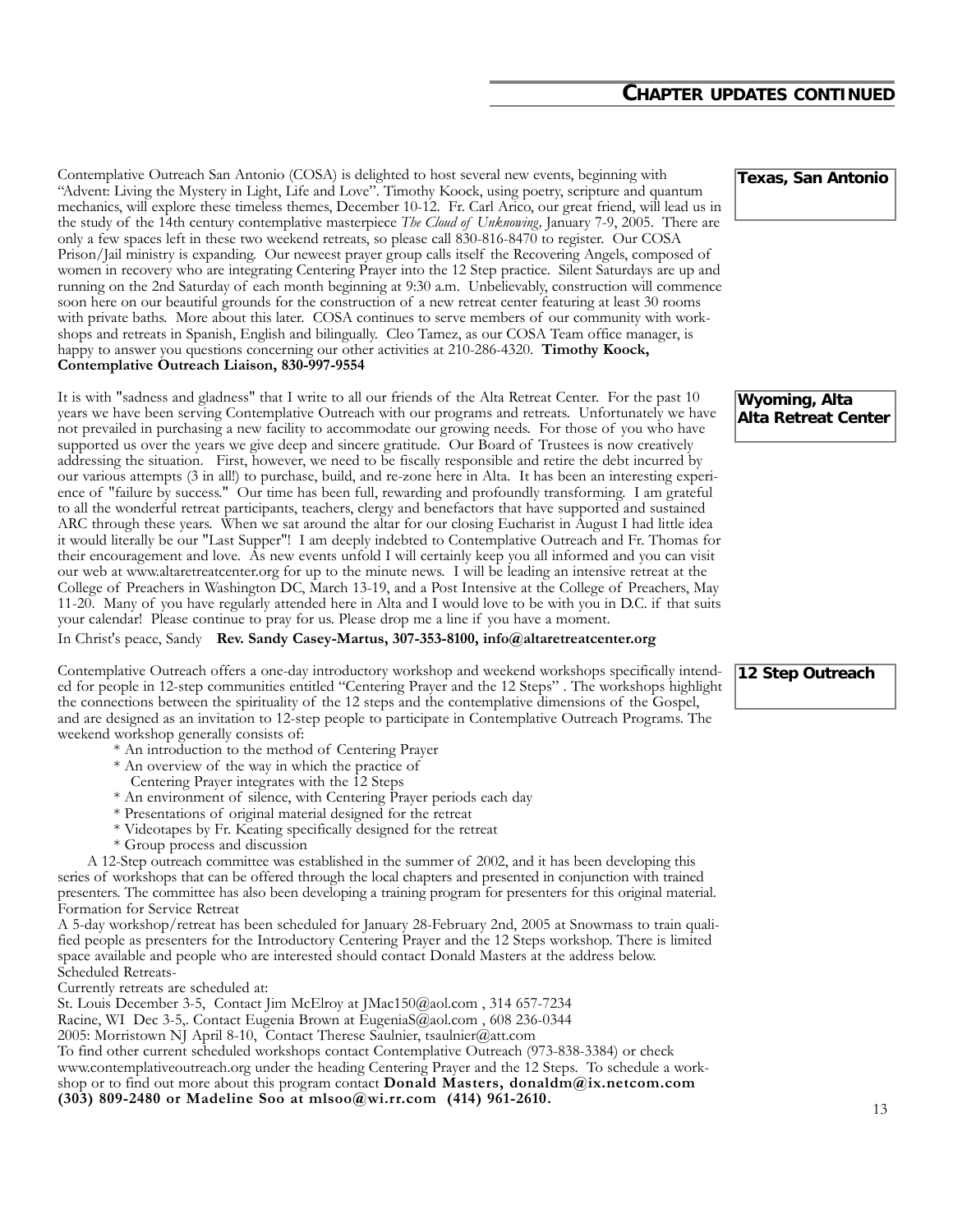### **CONTEMPLATIVE OUTREACH RESOURCES**

#### **Visit our website**

**www.contemplativeoutreach.com** for a complete listing of resources offered by Contemplative Outreach.

We will list the best sellers and new resources in the newsletter. A complete catalog of resource listings is planned for the near future. (Previous newsletters do contain a complete list of books and tapes, but do not have the new offerings added after the date of the newsletter issue.)

As always, you can order any of our books and tapes by fax, mail or phone.

**Fax** order form to 570-822-8226

**Phone** in an order at 800-608-0096

**Online** order at our webstore where you can see a list of all the resources and order at the online bookstore

#### **Mail** in your order to

Contemplative Outreach Orders 375 Stewart Rd., P.O. Box 1211 Wilkes-Barre, PA 18773-1211

#### **Great Gift Idea!**

**Inspirational Notecards** 8 inspirational designs beautifully illustrated by contemplative artist Meridith Schifsky with quotes by Fr. Thomas Keating. Blank inside.

#SI-003 \$16.50



### Current Best Sellers

#### **The Human Condition by Fr. Thomas Keating**

God calls us to live in a real world as mature people. And so, growing in God's grace is a gradual process of stepping into the light, of owning up to ourselves and becoming fully human. To insulate themselves against the pain of living, many people including many Christians — develop "homemade" selves to feel protected. But this behavior is radically challenged by Christ, who calls people to repent and reclaim their true selves, bestowed on them by their Creator.

| #B-25 | \$6.95 |
|-------|--------|
|       |        |



**Intimacy with God by Fr. Thomas Keating** Transformation through contemplation a deeper understanding of the spiritual journey.

#B-08 \$16.95



#### **Open Mind, Open Heart by Fr. Thomas Keating**

The contemplative dimension of the gospel Centering Prayer resource. Many questions regarding the Centering Prayer method are answered here.

| Paperback  | $\#B-01$ | \$13.95 |
|------------|----------|---------|
| Hard Cover | $\#B-40$ | \$19.95 |

#### **Video Series: 6 Followup Sessions of the Introductory Workshop**

| <b>3 Tape Set</b> (6 sessions)                          | $#$ KV-08 | \$64.99 |
|---------------------------------------------------------|-----------|---------|
|                                                         |           |         |
| <b>Tape 1</b> (2 sessions)                              | $\#V-050$ | \$24.99 |
| Prayer in Secret, Discipline of Centering Prayer        |           |         |
| <b>Tape 2</b> (2 sessions)                              | $\#V-051$ | \$24.99 |
| What Centering Prayer Is & Is Not, The Basic Principles |           |         |
| <b>Tape 3</b> $(2$ sessions)                            | $\#V-052$ | \$24.99 |
| The Method of Centering Prayer I and II                 |           |         |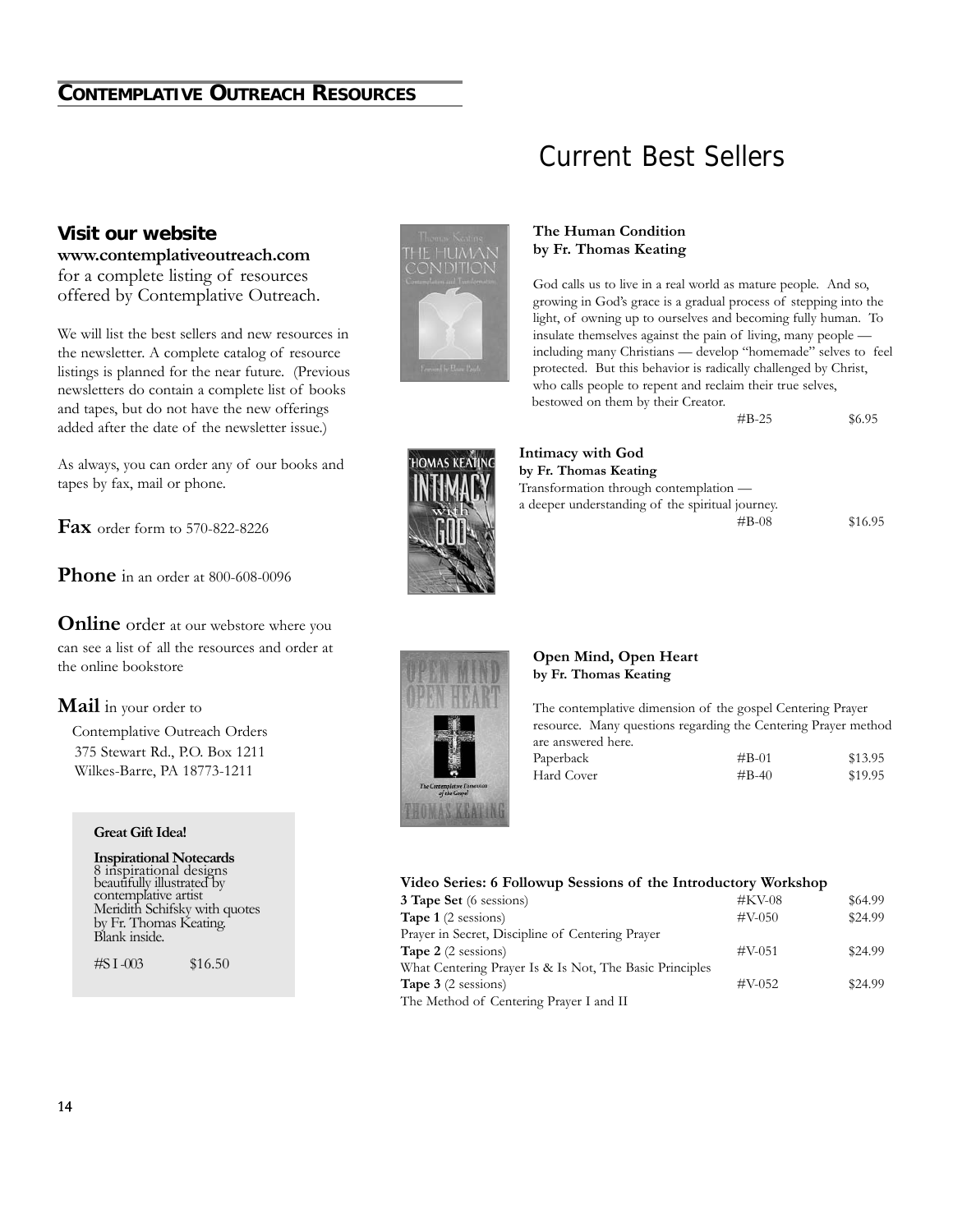### **NEW RESOURCES AND ORDER FORM**

## New Resources

| by Cynthia Bourgeault                                                                               | <b>Centering Prayer and Inner Awakening</b> |         |                                                          |          | Audio 3: Workshop: Back to Basics: New Essentials for Introductory<br>Programs on Centering Prayer |       |       |
|-----------------------------------------------------------------------------------------------------|---------------------------------------------|---------|----------------------------------------------------------|----------|----------------------------------------------------------------------------------------------------|-------|-------|
| A look at the distinct nuances of the Centering Prayer Method and an expla-                         | $\text{\#B-50}$                             | \$13.95 |                                                          | Cassette | $\#A-103$                                                                                          |       | \$10  |
| nation of its potential for transformation.                                                         |                                             |         |                                                          | CD       | $\#CD-103$                                                                                         |       | \$12  |
| Discovering the Center                                                                              |                                             |         |                                                          |          | Audio 4: Workshop: The Welcoming Prayer<br>$#A-104$                                                |       | \$10  |
| by Edward Gray, M.D.                                                                                | $#B-51$                                     | \$12.95 |                                                          | CD.      | Cassette<br>$\#CD-104$                                                                             |       | \$12  |
| A surgeon's professional and private life is interrupted by: an unexpected                          |                                             |         |                                                          |          | Audio 5: Workshop: Lectio Divina/Active Prayer                                                     |       |       |
| spiritual experience, his struggle to understand it, and profound changes to                        |                                             |         |                                                          | Cassette | $\#A-105$                                                                                          |       | \$10  |
| his relationships with patients, family and others, convincing him that con-                        |                                             |         |                                                          | CD.      | $\#CD-105$                                                                                         |       | \$12  |
| templation, recognized by the world religions, is vital in a time of crisis in                      |                                             |         |                                                          |          | Audio 6: Workshop: Contemplative Spiritual Companioning<br>$\#A-106$                               |       | \$10  |
| the church and the world.                                                                           |                                             |         |                                                          |          | Cassette <sup>1</sup><br>$\#\text{CD-106}$                                                         |       | \$12  |
| Living Ordinary Life w/ Extraordinary Love:                                                         |                                             |         |                                                          |          | Audio 7: Spirituality of Money (Rev. Tim Cook) and Q&A                                             |       |       |
| Recorded at the C.O. 2004 Annual Conference, Day of Enrichment,                                     |                                             |         | (Rev. Tim Cook, Gail Fitzpatrick-Hopler, Fr. Carl Arico) |          |                                                                                                    |       |       |
| in Toronto, Ontario. (11 Audio Set: audios 1-11)                                                    |                                             |         |                                                          | Cassette | $\#A - 107$                                                                                        |       | \$10  |
| Cassette                                                                                            | #KA-112                                     | \$89    |                                                          | CD.      | $\#\text{CD-107}$<br>Audio 8: Living Ordinary Life w/Extraordinary Love, Day of                    |       | \$12  |
| CD                                                                                                  | #KCD-112                                    | \$106   |                                                          |          | Enrichment, Part I (Fr. Thomas Keating)                                                            |       |       |
|                                                                                                     |                                             |         |                                                          |          | $\frac{1}{2}$<br>#A-108                                                                            |       | \$10  |
| Day of Enrichment: (3 Audio Set: audios 8, 9, & 10)                                                 |                                             |         |                                                          | CD       | $\#\text{CD-108}$                                                                                  |       | \$12  |
| Cassette                                                                                            | $#KA-113$                                   | \$27    |                                                          |          | Audio 9: Living Ordinary Life w/Extraordinary Love, Day of                                         |       |       |
| CD                                                                                                  | $#KA-113$                                   | \$32    |                                                          |          | Enrichment, Part II (Sr. Mary Margaret Funk)<br>$\#A-109$                                          |       | \$10  |
| Audio 1: Welcome: 20th Anniversary of C.O. Worldwide                                                |                                             |         |                                                          | CD       | $\frac{\text{C} \cdot \text{d} \cdot \text{c}}{\text{C} \cdot \text{D}}$<br>#CD-109                |       | \$12  |
| Tim Koock, Gail Fitzpatrick-Hopler, Fr. Thomas Keating                                              |                                             |         |                                                          |          | Audio 10: Discussion, Day of Enrichment, Part III,                                                 |       |       |
| Cassette                                                                                            | $\#A-101$                                   | \$10    |                                                          |          | (Fr. Thomas Keating, Sr. Mary Margaret Funk)                                                       |       |       |
| CD                                                                                                  | $\#CD-101$                                  | \$12    |                                                          |          | Cassette $#A-110$<br>CD $\#C$ D-11                                                                 |       | \$10  |
| Audio 2: C.O. Yesterday, Today and Tomorrow (Fr. Thomas Keating) and                                |                                             |         |                                                          | CD.      | $\#CD-110$                                                                                         |       | \$12  |
| C.O. Celebrating a Year of Practice(Gail Fitzpatrick-Hoper)<br>Cassette                             | $#A-102$                                    | \$10    |                                                          |          | Audio 11: Mass Homily (Fr. Thomas Keating)<br>#A-111                                               |       | \$10  |
|                                                                                                     |                                             |         |                                                          |          | Cassette<br>CD                                                                                     |       |       |
| $\frac{1}{2}$ CD $\frac{1}{2}$ FCD-102 $\frac{1}{2}$ S12 CD $\frac{1}{2}$ FCD-111 $\frac{1}{2}$ S12 |                                             |         |                                                          |          |                                                                                                    |       |       |
| <b>Shipping Information:</b>                                                                        |                                             |         |                                                          |          |                                                                                                    |       |       |
|                                                                                                     |                                             |         |                                                          |          |                                                                                                    |       |       |
|                                                                                                     |                                             |         |                                                          |          |                                                                                                    |       |       |
| First Name: Last Name: Last Name: Last Name:                                                        |                                             |         |                                                          |          |                                                                                                    |       |       |
|                                                                                                     |                                             |         |                                                          |          |                                                                                                    |       |       |
|                                                                                                     |                                             |         |                                                          |          |                                                                                                    |       |       |
|                                                                                                     |                                             |         |                                                          |          |                                                                                                    |       |       |
|                                                                                                     |                                             |         |                                                          |          |                                                                                                    |       |       |
|                                                                                                     |                                             |         |                                                          |          |                                                                                                    |       |       |
| Order Information: *Prices subject to change                                                        |                                             |         |                                                          |          | Quantity Item# Name of Item                                                                        | Price | Total |
| <b>Sub Total</b>                                                                                    |                                             |         |                                                          |          |                                                                                                    |       |       |
| <b>Standard Shipping</b>                                                                            |                                             |         |                                                          |          |                                                                                                    |       |       |
| <b>International Shipping</b>                                                                       |                                             |         |                                                          |          |                                                                                                    |       |       |
| Additional Air/Surface Shipping Charge \$                                                           |                                             |         |                                                          |          |                                                                                                    |       |       |
|                                                                                                     |                                             |         |                                                          |          |                                                                                                    |       |       |
| <b>Grand Total</b>                                                                                  | $$-$                                        |         |                                                          |          |                                                                                                    |       |       |
|                                                                                                     |                                             |         |                                                          |          |                                                                                                    |       |       |
| <b>Standard Shipping and Handling Charges:</b>                                                      |                                             |         |                                                          |          |                                                                                                    |       |       |
| Add<br>If order totals                                                                              | If order totals<br>Add                      |         | <b>International Shipments:</b>                          |          | <b>Order Online</b>                                                                                |       |       |
| \$5.50<br>Up to $$15$                                                                               | $200.01$ to $400$                           | 13.50   | <b>Air:</b> (4-10 days) add \$20                         |          |                                                                                                    |       |       |
| $15.01 \text{ to } 50$<br>7.50                                                                      | $400.01$ to 600                             | 16.50   | to Standard Shipping at left                             |          | <u>Fax</u>                                                                                         |       |       |
| 50.01 to 100<br>8.50                                                                                | $600 +$                                     | 22.50   | Surface: (6-8 Weeks) Add \$10                            |          |                                                                                                    |       |       |
| $100.01$ to $200$<br>11.50                                                                          |                                             |         | to Standard Shipping at left                             |          | Phone or                                                                                           |       |       |
| for Canada, Hawaii, or Alaska - add \$10 to Standard Shipping fee above                             |                                             |         |                                                          |          | Mail in Your Order Form                                                                            |       |       |
|                                                                                                     |                                             |         |                                                          |          |                                                                                                    |       |       |

I

۳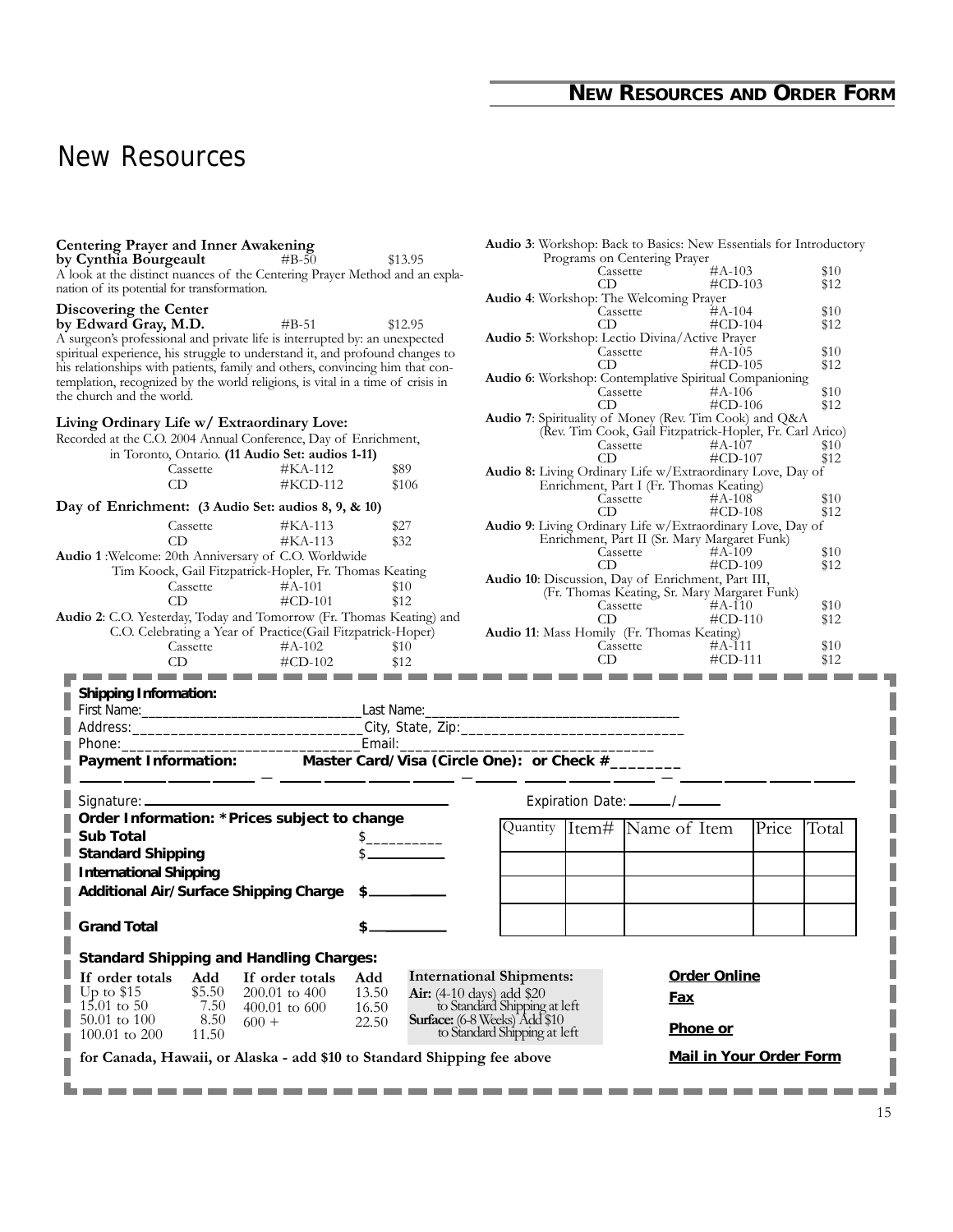# **Thirteenth Annual United in Prayer Day**

Please join us for the 13th Annual United in Prayer Day to be held Saturday, March 19, 2005. This day has traditionally celebrated the worldwide network of Contemplative Outreach united in a single bond of Centering Prayer around the globe. We are sure that you will find the day and Fr. Thomas'

video, Living Ordinary Life With Extraordinary Love, interesting and

inspiring.

If you wish to host the day for your local Contemplative Outreach Chapter, Centering Prayer Group or gathering with a few friends, please fill out the form below. You will receive the videotape and format for the Day of Prayer. This special price of \$19.99, plus \$6.50 for U.S. shipping and handling\* will be available only for this event — so order now! (\*Shipping/handling fees outside of the US, Canada and Mexico are \$15.50; all other countries, \$25.50.)

#### **Order after January 15, 2005**

Please call our order department at **1-800-608-0096** or mail order form below to:

#### **Contemplative Outreach Orders, P.O. Box 1211 Wilkes-Barre, PA 18773-1211**

Make checks payable to Contemplative Outreach, Ltd.

| l and<br>United in Prayer Day Order Form |
|------------------------------------------|
| $\blacksquare$ Name                      |
|                                          |
|                                          |
| $\frac{1}{1}$ Country                    |
| $\blacksquare$ Phone                     |
|                                          |
| $\sqrt{\text{VISA/MC}}$                  |
|                                          |
| $\sim$                                   |

#### **Austin Intensive Explores Intent of True Learning**

On April 23 and 24, 2005 in Austin, Texas, Fr. Thomas Keating joins internationally renowned educator Joseph Chilton Pearce and Sufi Master Sheikh Din Muhammad Abdullah al-Dayemi for a two-day intensive exploration of the question, "What is true learning?"

In this interactive program, our speakers will explore the biological, emotional and spiritual dynamics of this fundamental question through talks and dialogue. In addition, the two-day program will offer participants opportunities to enrich their spiritual practice through movement meditation, Centering Prayer, and other practices to open the heart.

Joseph Chilton Pearce is a visionary who has been researching and lecturing on the development and inherent needs of human society for over thirty five years. He is the author of seven books, including *The Biology of Transcendence*, *Crack in the Cosmic Egg*, *Magical Child* and *Evolution's End*. Through a scientific perspective, his work illustrates the importance of the heart—brain connection in higher learning and as a spiritual center.

"As the awakened heart changes the physiology of the brain, what do we do with these new faculties? There is still the question, 'What am I here for?'" Sheikh Din Dayemi will challenge the audience to contemplate this very question. Sheikh Din is the spiritual sucessor and western representative of the Dayera Sharif, a 750 year-old Sufi Dynasty.

"Contemplation is the knowledge of God based on the intimate experience of His presence. The more we know God, the better we know ourselves," said Fr. Keating. "God gives us the love and identity that we in turn share with others."

All proceeds from the conference support orphanages and schools in Bangladesh. Please go to www.dayemi.org/choicesforchildren or call the event coordinator Tria Milo at 512-821-2074 to register or for more information.

Please join us for this unique opportunity!!

л.

л



**Fr. Thomas Keating**



**Joseph Chilton Pearce**



**Master Sheikh Din**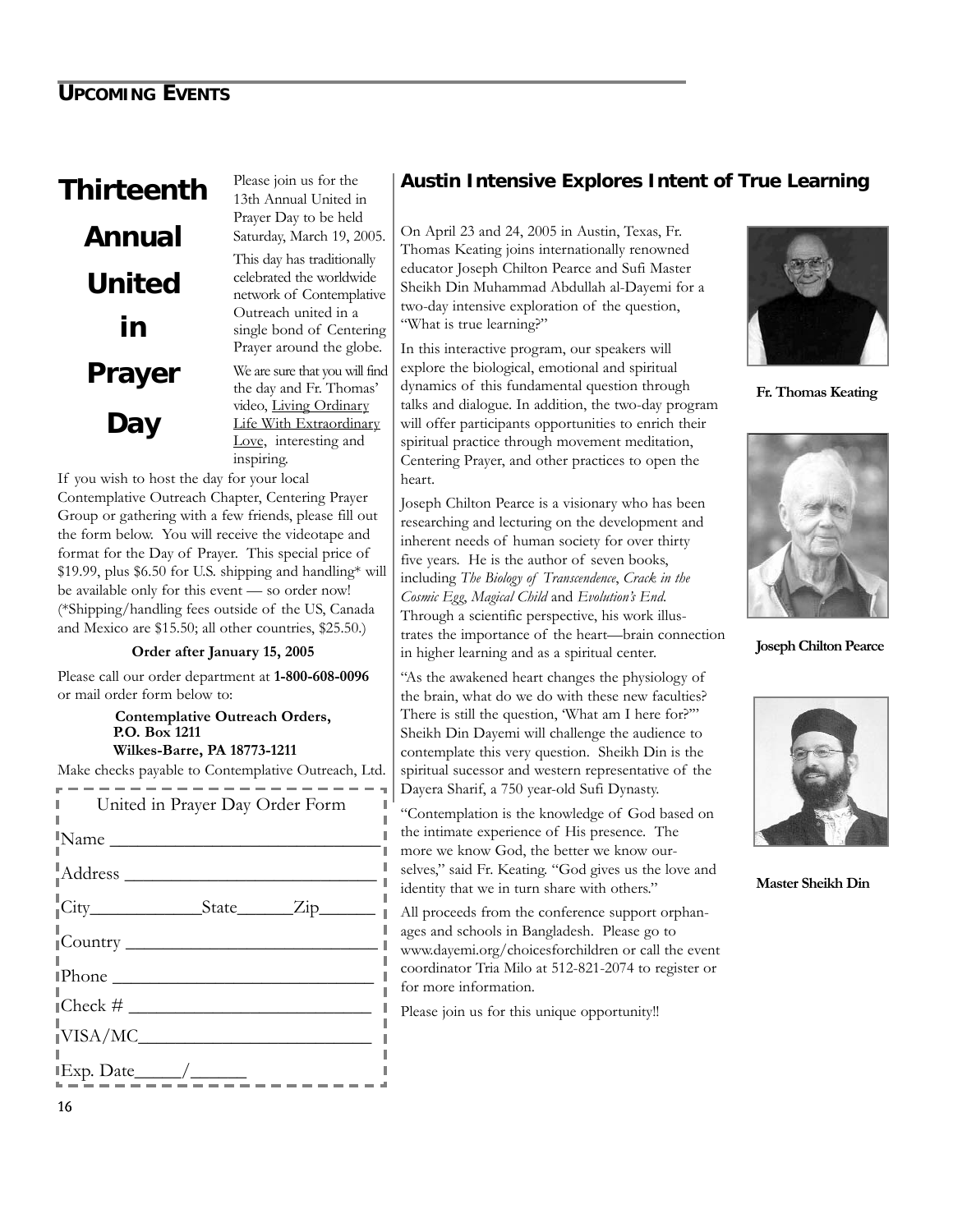## **CALENDAR OF EVENTS**

### **Introduction to Centering Prayer Retreats/Workshops**

A contemporary presentation of the discipline of Centering Prayer as silent communion with God beyond concepts, words and images.

| Cullman, AL<br>Benedictine<br>Center                                          | Jan 28-30 | Contemplative Outreach Staff<br>Contact: Gloria Garrison<br>$(256)$ 734-8302 |
|-------------------------------------------------------------------------------|-----------|------------------------------------------------------------------------------|
| Walden, NY<br>St. Andrew's<br><b>Retreat House</b>                            | Feb 4-6   | Contemplative Outreach Staff<br>Contact: Cathy McCarthy<br>$(845)$ 778-2102  |
| Colorado Springs, CO Feb 27-29<br><b>Benet Pines</b><br><b>Retreat Center</b> |           | Contemplative Outreach Staff<br>Contact: Therese O'Grady<br>$(719)$ 473-6184 |

#### **The "Welcoming" Prayer Immersion Retreat New!**

An in-depth review and immersion into the Welcoming Prayer as a way of healing the woundedness of the human condition in everyday life. Prior Centering Prayer and Welcoming Prayer experience necessary

| Walden, NY    | Mar 2-6 | Contemplative Outreach Staff |
|---------------|---------|------------------------------|
| St. Andrew's  | 5 Day   | Contact: Cathy McCarthy      |
| Retreat House |         | $(845)$ 778-2102             |

## **Centering Prayer and the 12 Steps (The 11th Step)**

The purpose of this weekend is to introduce or expand the experience of Centering Prayer as a part of a daily 12 Step Practice and to stimulate a desire and resolve to practice prayer and meditation on a daily basis. To schedule a workshop contact Madeline Soo at MLSOO@wi.rr.com, (414) 961-2610.

| Dec 3-5    | Contemplative Outreach Staff.<br>Contact: Jim McElroy<br>$(314)$ 918-8288             |
|------------|---------------------------------------------------------------------------------------|
| Dec 3-5    | Contemplative Outreach Staff.<br>Contact: Norma Madsen<br>$(608)$ 236-0344            |
| Feb 26-28  | Contemplative Outreach Staff<br>Contact: Sr. Catherine Labinowich<br>$(204)$ 338-4601 |
| Mar 3-6    | Contemplative Outreach Staff<br>Contact: Grace Coassolo<br>$(208)$ 423-6301           |
| Apr $8-10$ | Contemplative Outreach Staff<br>Contact: Christopher Janowski<br>$(609)$ 581-1484     |
|            |                                                                                       |

#### **Introduction to Lectio Divina**

Conferences and practice introducing us to the most traditional way of cultivating a friendship with Christ.

| El Salvador     | Feb 12-15 Contemplative Outreach Staff |
|-----------------|----------------------------------------|
| Casa            | Contact: Leila de Membreno             |
| Retiro Avacuelo | $(503)$ 263-3402                       |

#### **Check the Website for Additions or Changes**

| Appingedam,<br>Netherlands<br>Debora Communiteit  | Mar 16-18    | Contemplative Outreach Staff<br>Contact: Sr. Anje/Sr. Debbie<br>011-31-596-623631 |
|---------------------------------------------------|--------------|-----------------------------------------------------------------------------------|
| Melbourne, KY<br>Moye Spirituality<br>Life Center | Jun 26-Jul 2 | Sr. Maria Tasto, OSB<br>Contact: Mickey Bement<br>(859) 441-0770x325              |
| Appingedam,<br>Netherlands<br>Debora Communiteit  | Jun 24-26    | Contemplative Outreach Staff<br>Contact: Sr. Anje/Sr. Debbie<br>011-31-596-623631 |

#### **Holy Week Retreat (05)**

A celebration of the contemplative dimension of the Easter Triduum. Includes silent meditation periods, liturgies, silence, Lectio Divina, and sharing

| Walden, NY<br>St. Andrew's<br>Retreat House | Mar 23-27 Fr. Carl Arico<br>Contact: Cathy McCarthy<br>$(845)$ 778-2102           |
|---------------------------------------------|-----------------------------------------------------------------------------------|
| <b>Burlingame, CA</b><br>Mercy Center       | Mar 24-27 Contemplative Outreach Staff<br>Contact: Sr. Lorita<br>$(650)$ 340-7482 |

#### **Centering Prayer Weekend Retreats**

Includes conferences renewing the method of Centering Prayer and a moderate amount of Centering Prayer in common.

| Walden, NY<br>St. Andrew's<br><b>Retreat House</b>                | Dec 3-5                  | Contemplative Outreach Staff<br>Contact: Cathy McCarthy<br>$(845)$ 778-2102       |
|-------------------------------------------------------------------|--------------------------|-----------------------------------------------------------------------------------|
| St. Joseph, MN<br>Spiritual Center at<br>St. Benedict's Monastery | Dec 3-5                  | Contemplative Outreach Staff.<br>Contact: Rita Budig, OSB<br>$(320)$ 363-7115     |
| Osakis, MN<br>St. Elizabeth<br>Retreat House                      | Dec 3-5                  | Contemplative Outreach Staff<br>Contact: Carol Weber<br>(218) 894-3631            |
| Manchester, NH<br>Joseph House                                    | Dec 3-5                  | Contemplative Outreach Staff<br>Contact: Sr. Maryann Laughlin<br>$(603)$ 627-9493 |
| <b>Blue Point, NY</b><br>St. Ursula's<br>Retreat House            | Dec 10-12                | Contemplative Outreach Staff<br>Contact: Roseann Filippi<br>(516) 565-4741        |
| Frenchville, PA<br>Bethany<br>Retreat Center                      | Dec 10-12                | Contemplative Outreach Staff<br>Contact: Nicole Feder<br>(814) 263-4855           |
| Walden, NY<br>St. Andrew's<br>Retreat House                       | New Year's               | Dec 30-Jan 1 Fr. Bill Sheehan<br>Contact: Cathy McCarthy<br>(845) 778-2102        |
| Osakis, MN<br>St. Elizabeth<br>Retreat House                      | Jan 7-9                  | Contemplative Outreach Staff<br>Contact: Carol Weber<br>$(218)$ 894-3631          |
| Melbourne, KY<br>Moye Spirituality<br>Life Center                 | Jan 14-16<br>(Intensive) | Contemplative Outreach Staff<br>Contact: Nancy McLaughlin<br>(513) 934-3438       |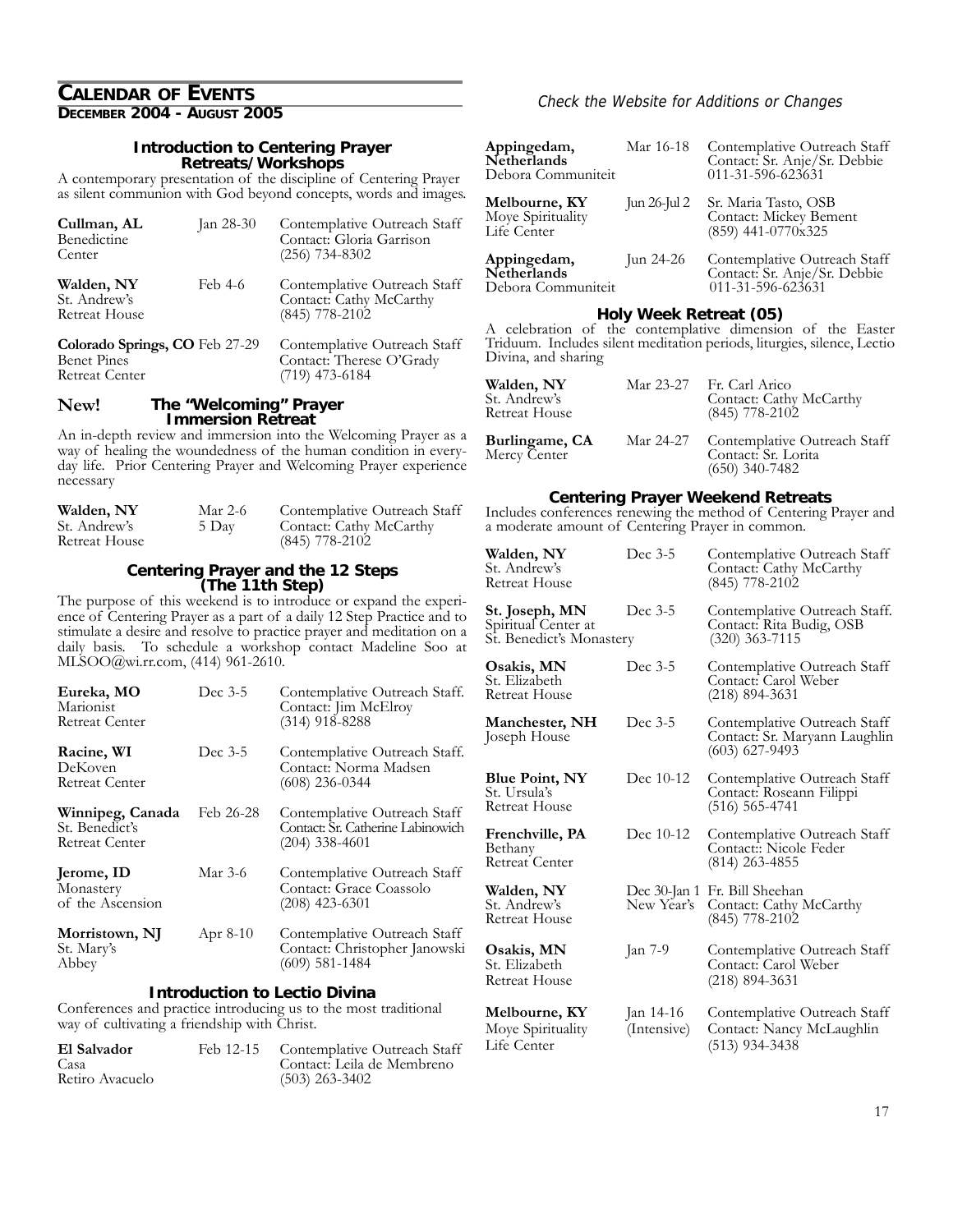#### **CALENDAR OF EVENTS continued DECEMBER 2004 - AUGUST 2005**

| Colorado Springs, CO Jan 21-23<br><b>Benet Pines</b><br><b>Retreat Center</b> | (Intensive)              | Contemplative Outreach Staff<br>Contact: Therese O'Grady<br>$(719)$ 473-6184          | Cullman, AL<br>Benedictine<br>Center                     | Apr $1-3$                         | Contemplative Outreach Staff<br>Contact: Gloria Garrison<br>$(256)$ 734-8302                                   |
|-------------------------------------------------------------------------------|--------------------------|---------------------------------------------------------------------------------------|----------------------------------------------------------|-----------------------------------|----------------------------------------------------------------------------------------------------------------|
| Manchester, NH<br>Joseph House                                                | Jan 21-23                | Contemplative Outreach Staff<br>Contact: Sr. Maryann Laughlin<br>$(603)$ 627-9493     | Frenchville, PA<br>Bethany<br>Retreat Center             | Apr $8-10$                        | Contemplative Outreach Staff<br>Contact:: Nicole Feder<br>$(814)$ 263-4855                                     |
| Appingedam,<br>Netherlands                                                    | Jan 28-30                | Contemplative Outreach Staff<br>Contact: Sr. Anje/Sr. Debbie<br>011-31-596-623631     | Melbourne, KY<br>Moye Spirituality<br>Life Center        | Apr $8-10$<br>(Intensive)         | Contemplative Outreach Staff<br>Contact: Nancy McLaughlin<br>$(513)$ 934-3438                                  |
| Birmingham, AL                                                                | Feb 25-27                | Contemplative Outreach Staff<br>Contact: Caroline Humphreys<br>$(205)$ 978-1159       | Sewanee, TN<br>St. Mary's<br>Retreat House               | Apr 10-12<br>(Intensive)          | Contemplative Outreach Staff<br>Contact: Carol Wray<br>$(615)$ 373-0613                                        |
| Osakis, MN<br>St. Elizabeth<br>Retreat House                                  | Feb 4-6                  | Contemplative Outreach Staff<br>Contact: Carol Weber<br>$(218)$ 894-3631              | Nazareth, KY<br>Spalding Retreat &<br>Spirruality Center | Apr 14-17                         | Contemplative Outreach Staff<br>Contact: Mary Otho OP<br>502-331-9074                                          |
| Santo Domingo,<br>Dominican Republic<br>Manresa Loyola                        | Feb 10-13                | Contemplative Outreach Staff<br>Contact: Sr. Altagracia Contreras<br>$(809)$ 548-6480 | Osakis, MN<br>St. Elizabeth<br>Retreat House             | Apr 15-17                         | Contemplative Outreach Staff<br>Contact: Carol Weber<br>$(218)$ 894-3631                                       |
| Sewanee, TN<br>St. Mary's<br>Retreat House                                    | Feb 11-13<br>(Intensive) | Contemplative Outreach Staff<br>Contact: Carol Wray<br>$(615)$ 373-0613               | Rapid City, SD<br>St. Martin<br>Monastery                | Apr 22-24                         | Contemplative Outreach Staff<br>Contact: Sr. Marmion Howe<br>$(605)$ 343-2688                                  |
| Frenchville, PA                                                               | Feb 18-20                | Contemplative Outreach Staff                                                          | Manchester, NH<br>Joseph House                           | Apr 22-24                         | Contemplative Outreach Staff<br>Contact: Sr. Maryann Laughlin                                                  |
| Bethany<br>Retreat Center                                                     |                          | Contact:: Nicole Feder<br>$(814)$ 263-4855                                            | Rock Island, IL<br>Benet House                           | Apr 28-May1                       | $(603)$ 627-9493<br>Contemplative Outreach Staff<br>Contact: Sr. Audrey Cleary, OSB                            |
| Liverpool,<br>Merseyside, UK                                                  | Feb 25-27                | Contemplative Outreach Staff<br>Contact: Elizabeth Smith                              | at St. Mary's Monastery                                  |                                   | $(563)$ 333-6189                                                                                               |
| Loyola Hall<br>Portland, OR                                                   | Feb 28-Mar 2             | 44-1772-620746<br>Contemplative Outreach Staff                                        | Benet Pines<br><b>Retreat Center</b>                     | (Intensive)                       | Colorado Springs, CO Apr 29-May 1 Contemplative Outreach Staff<br>Contact: Therese O'Grady<br>$(719)$ 473-6184 |
| Alton Collins<br><b>Retreat Center</b>                                        |                          | Contact:: Norman Carlson<br>$(541)$ 754-9945                                          | Manchester, NH<br>Joseph House                           | May 6-8                           | Contemplative Outreach Staff<br>Contact: Sr. Maryann Laughlin                                                  |
| Mar 4-6<br>St. Joseph, MN<br>Spiritual Center at                              |                          | Contemplative Outreach Staff.<br>Contact: Rita Budig, OSB                             |                                                          |                                   | $(603)$ 627-9493                                                                                               |
| St. Benedict's Monastery                                                      |                          | $(320)$ 363-7115                                                                      | Liverpool,<br>Merseyside, UK<br>Loyola Hall              | May 20-22                         | Contemplative Outreach Staff<br>Contact: Elizabeth Smith<br>44-1772-620746                                     |
| Osakis, MN<br>St. Elizabeth<br>Retreat House                                  | Mar 11-13                | Contemplative Outreach Staff<br>Contact: Carol Weber<br>$(218)$ 894-3631              | Appingedam,<br>Netherlands                               | May 25-27                         | Contemplative Outreach Staff<br>Contact: Sr. Anje/Sr. Debbie                                                   |
| Manchester, NH<br>Joseph House                                                | Mar 11-13                | Contemplative Outreach Staff<br>Contact: Sr. Maryann Laughlin                         |                                                          |                                   | 011-31-596-623631                                                                                              |
|                                                                               |                          | $(603)$ 627-9493                                                                      | Saginaw, MI<br>Queens of Angels<br><b>Retreat House</b>  | Jun 3-5                           | Contemplative Outreach Staff<br>Contact:: Nan Spence<br>$(989)$ 791-7079                                       |
| St. Paul, NM<br>Benedictine<br>Center                                         | Mar 11-13                | Contemplative Outreach Staff<br>Contact: Sr. Virginia Matter<br>$(651)$ 777-7251      | Manchester, NH<br>Joseph House                           | Jun $3-5$                         | Contemplative Outreach Staff<br>Contact: Sr. Maryann Laughlin                                                  |
| Eureka, MO<br>Marionist<br><b>Retreat Center</b>                              | Mar 11-13                | Contemplative Outreach Staff.<br>Contact: Annette Stamm<br>$(314)$ 918-8288           | Frenchville, PA<br>Bethany                               | Jun 22-26<br>4 Day                | $(603)$ 627-9493<br>Contemplative Outreach Staff<br>Contact:: Nicole Feder                                     |
| Immaculata, PA<br>Villa Maria<br>Spirituality Center                          | Mar 18-20                | Contemplative Outreach Staff<br>Contact: Sr. Margaret Gradl<br>$(610)$ 647-6630       | Retreat Center<br>Manhasset, NY<br>St. Ursula's          | Intensive<br>Jun 24-26            | $(814)$ 263-4855<br>Contemplative Outreach Staff<br>Contact: Barbara Sullivan                                  |
| Neptune, NJ                                                                   | Apr $1-3$                | Contemplative Outreach Staff                                                          | Retreat House                                            |                                   | $(516)$ 481-0472                                                                                               |
| The Upper Room                                                                |                          | Contact:<br>$(732)$ 922-0550                                                          | Frenchville, PA<br>Bethany<br>Retreat Center             | Jul $20-24$<br>4 Day<br>Intensive | Contemplative Outreach Staff<br>Contact: Nicole Feder<br>$(814)$ 263-4855                                      |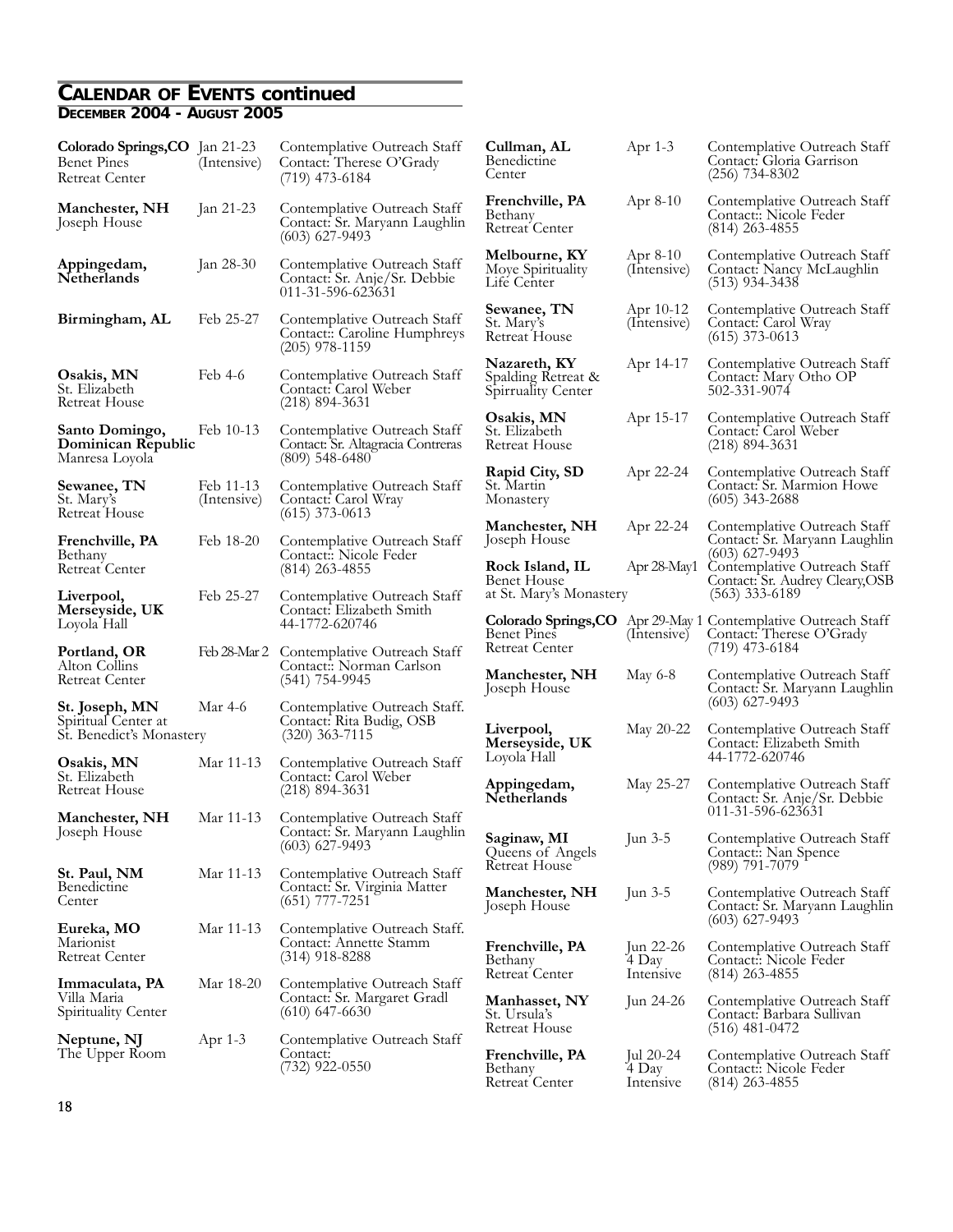#### **Intensive Centering Prayer Retreats**

Provides an opportunity to immerse participants in the practice of Centering Prayer as taught by Contemplative Outreach. The 10 Day Intensive features Parts I,II,III of the "Spiritual Journey" videotape series by Fr. Thomas Keating. May be modified from 5 to 10 days.

#### **5-6-7-8-9 Day Intensive Retreats**

| Sewanee, TN<br>St. Mary's                           | Jan 9-16<br>8 Day          | Contemplative Outreach Staff<br>Contact: Carol Wray<br>$(615)$ 373-0613         | Mt. S<br>Conf                   |
|-----------------------------------------------------|----------------------------|---------------------------------------------------------------------------------|---------------------------------|
| Belton, TX<br>Cedarbroke<br>Renewal Center          | $\tan 26 - 30$<br>5 Day    | Contemplative Outreach Staff<br>Contact: Barbara Cook<br>(512) 347-9673         | Fren<br>Betha<br>Retre<br>Portl |
| Rapid City, SD<br>St. Martin<br>Monastery           | Feb 1-5<br>5 Day           | Contemplative Outreach Staff<br>Contact: Sr. Marmion Howe<br>$(605)$ 343-2688   | Trap<br>New                     |
| Walden, NY<br>St. Andrew's<br>Retreat House         | Feb 22-27<br>6 Day         | Contemplative Outreach Staff<br>Contact: Cathy McCarthy<br>(845) 778-2102       | Rosai<br>Spirit<br>Dittr        |
| Washington, DC<br>College of Preachers              | Mar 13-19<br>7 Day         | Rev. Sandra Casey-Martus<br>Contact: Rev Carlyle Gill<br>(202) 363-8286         | Il Rit<br>Franc<br>Melt         |
| Belton, TX<br>Cedarbroke<br>Renewal Center          | Apr 15-19<br>5 Day         | Contemplative Outreach Staff<br>Contact: Barbara Cook<br>(512) 347-9673         | Моує<br>Life (<br>Gree          |
| Walden, NY<br>St. Andrew's<br>Retreat House         | May 24-29<br>6 Day         | Contemplative Outreach Staff<br>Contact: Cathy McCarthy<br>(845) 778-2102       | Clelia<br>Wald                  |
| Boerne, TX<br>Omega<br>Retreat Center               | $\tan 3-7$<br>5 Day        | Contemplative Outreach Staff<br>Contact: Sr. Mary Agnes Zinni<br>(830) 249-3894 | St. A<br>Retre                  |
| Sewanee, TN<br>St. Mary's                           | $\mu$ n 5-12<br>8 Day      | Contemplative Outreach Staff<br>Contact: Carol Wray<br>(615) 373-0613           | Snov<br>St. B<br>Mona           |
| Ferdinand, IN<br>Kordes<br>Retreat Center           | Jun 11-18<br>7 Day         | Contemplative Outreach Staff<br>Contact: Vanessa Hurst<br>(812) 367-2777 x2907  | Belto<br>Ceda<br>Rene           |
| Dubuque, IA<br>Shalom<br><b>Retreat Center</b>      | Jun 12-19<br>8 Day         | Contemplative Outreach Staff<br>Contact: Tom Kessler<br>(319) 277-3106          | Burli<br>Merc                   |
| Frenchville, PA<br>Bethany<br><b>Retreat Center</b> | Jun 22-30<br>8 Day         | Contemplative Outreach Staff<br>Contact:: Nicole Feder<br>$(814)$ 263-4855      | Belto<br>Ceda<br>Rene           |
| Cullman, AL<br>Benedictine<br>Center                | $\tan 27 - \ln 4$<br>8 Day | Contemplative Outreach Staff<br>Contact: Diane Tschache                         | Snov<br>St. B<br>Mona           |
|                                                     |                            | (205) 991-6964                                                                  | Chic                            |

|                           | Winnipeg, MB<br>Canada<br>St. Benedict's Retreat Center          | Jul 1-8<br>7 Day          | Contemplative Outreach Staff<br>Contact: Sr. Catherine Labinowich<br>$(204)$ 338-4601 |  |
|---------------------------|------------------------------------------------------------------|---------------------------|---------------------------------------------------------------------------------------|--|
|                           | Honolulu, HI<br>St, Anthony's<br><b>Retreat Center</b>           | Jul $11-18$<br>8 Day      | Contemplative Outreach Staff<br>Contact:Cathie Jordan<br>$(808)$ 536-6090             |  |
|                           | Maple Mount, KY<br>Mt. St. Joseph<br>Conference & Retreat Center | Jul $17-24$<br>8 Day      | Contemplative Outreach Staff<br>Contact: Sheila Blandford<br>270-229-0200             |  |
|                           | Frenchville, PA<br>Bethany<br><b>Retreat Center</b>              | Jul 20-28<br>8 Day        | Contemplative Outreach Staff<br>Contact:: Nicole Feder<br>$(814)$ 263-4855            |  |
|                           | Portland, OR<br>Trappist Abbey                                   | Jul 22-29<br>8 Day        | Contemplative Outreach Staff<br>Contact:: Kathleen Muller<br>$(541)$ 412-7913         |  |
|                           | New Orleans, LA<br>Rosaryville<br>Spirit Life Center             | Jul 22-31<br>9 Day        | Contemplative Outreach Staff<br>Contact: Vivien Michals<br>$(504)$ 944-4000           |  |
|                           | Dittmer, MO<br>Il Ritiro<br>Franciscan Retreat                   | Jul 22-31<br>9 Day        | Contemplative Outreach Staff<br>Contact: Annette Stamm<br>$(314)$ 918-8288            |  |
|                           | Melbourne, KY<br>MoyeSpirituality<br>Life Center                 | $ ul$ 29-Aug 5<br>7 Day   | Fr. Bill Sheehan, OMI<br>Contact: Nancy McLaughlin<br>513-934-3438                    |  |
|                           | Greensburg, PA<br>Clelian Heights                                | Aug 6-13<br>8 Day         | Fr. Carl Arico<br>Contact:Sr. Margaret Ann<br>$(724)$ 834-8073                        |  |
|                           | Walden, NY<br>St. Andrew's<br><b>Retreat House</b>               | Aug 23-28<br>6 Day        | Contemplative Outreach Staff<br>Contact: Cathy McCarthy<br>$(845)$ 778-2102           |  |
| 10 Day Intensive Retreats |                                                                  |                           |                                                                                       |  |
|                           | Snowmass, CO<br>St. Benedict's<br>Monastery                      | Jan 11-20<br>Waiting List | Contemplative Outreach Staff<br>Contact: Carol DiMarcello<br>$(970)$ 927-9376         |  |

|             | Waiting List Contact: Carol DiMarcello<br>$(970)$ 927-9376                    |
|-------------|-------------------------------------------------------------------------------|
| Mar 8-17    | Contemplative Outreach Staff<br>Contact: Barbara Cook<br>$(512)$ 347-9673     |
| May 22-31   | Contemplative Outreach Staff<br>Contact: Sr. Lorita<br>$(650)$ 340-7482       |
| Jun 7-16    | Contemplative Outreach Staff<br>Contact: Barbara Cook<br>$(512)$ 347-9673     |
| Jun $14-23$ | Contemplative Outreach Staff<br>Contact: Carol DiMarcello<br>$(970)$ 927-9376 |
| Jul $6-15$  | Contemplative Outreach Staff<br>Contact: Benita Jasurda<br>$(630)$ 969-7040   |
|             | Waiting List                                                                  |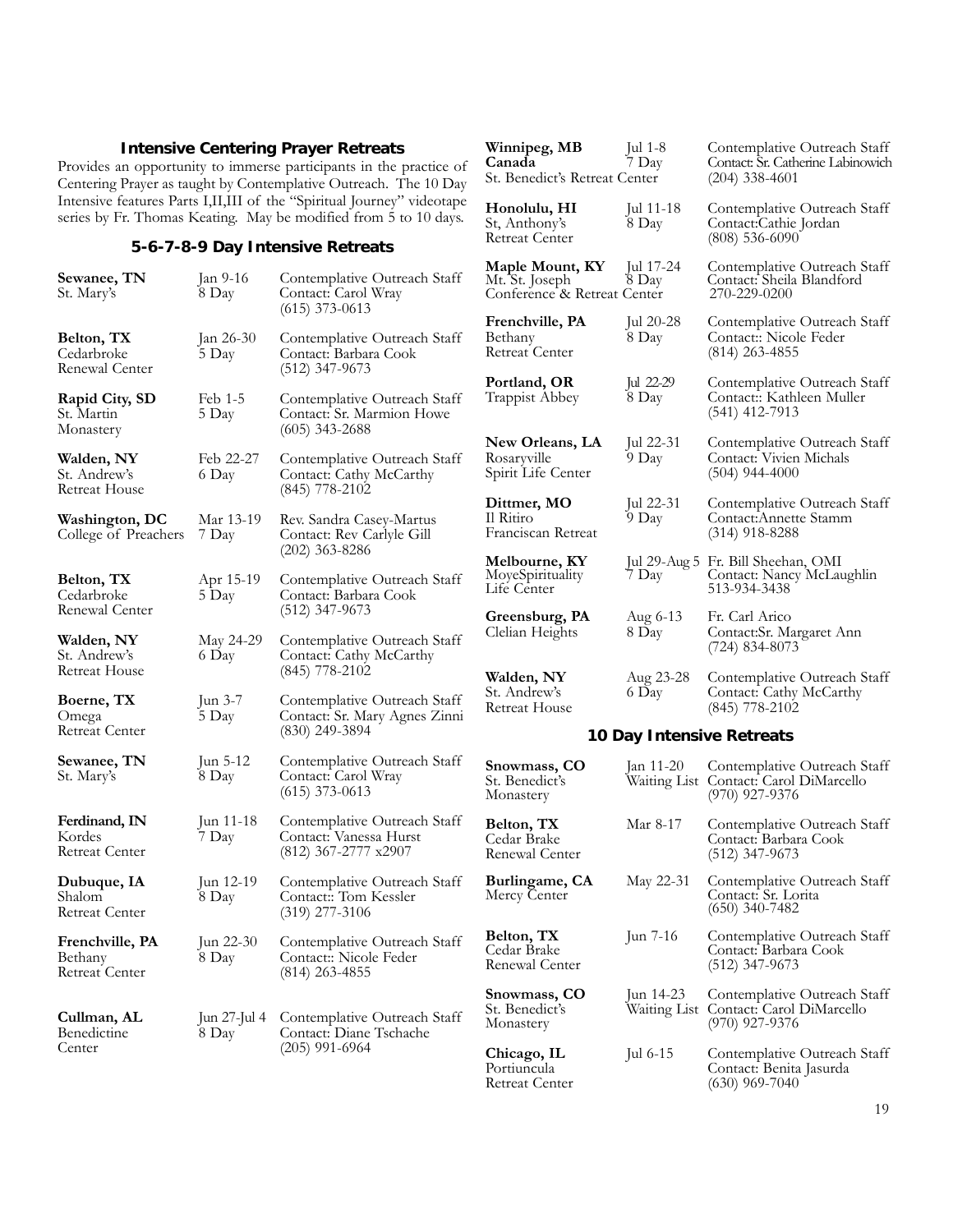#### **CALENDAR OF EVENTS continued DECEMBER 2004 - AUGUST 2005**

#### **Advanced Centering Prayer Retreats**

Provides an opportunity to deepen the practice of Centering Prayer in an atmosphere of silence and community support. The Advanced Intensive usually features Part IV of the "Spiritual Journey" videotape series by Fr. Thomas Keating. Prior Centering Prayer Retreat experience required. May be 5, 7, 8, 9 or 10 day.

#### **5, 7, 8, 9, 10 Day Advanced Retreats**

| St. Joseph, MN<br>Spiritual Center at<br>St. Benedict's Monastery | Jan 2-9<br>8 Day                      | Contemplative Outreach Staff.<br>Contact: Rita Budig, OSB<br>(320) 363-7115      |
|-------------------------------------------------------------------|---------------------------------------|----------------------------------------------------------------------------------|
| Snowmass, CO<br>St. Benedict's<br>Monastery                       | Feb 8-17<br>10 Day                    | Contemplative Outreach Staff<br>Contact: Carol DiMarcello<br>(970) 927-9376      |
| Miami, FL<br>St John Vianney<br>Seminary                          | May 22-29<br>8 Day                    | Contemplative Outreach Staff<br>Contact: Marge Rafftery<br>$(727)$ 345-7908      |
| St. Joseph, MN<br>Spiritual Center at<br>St. Benedict's Monastery | $\tan 24 - \ln 3$<br>$10 \text{ Day}$ | Contemplative Outreach Staff.<br>Contact: Rita Budig, OSB<br>(320) 363-7115      |
| New Orleans, LA<br>Rosaryville<br>Spirit Life Center              | Jul 22-31<br>9 Day                    | Contemplative Outreach Staff<br>Contact: Vivien Michals<br>504-944-4000          |
| St. Paul, MN<br>Benedictine<br>Center                             | Jul 29-Aug 7<br>8 Day                 | Contemplative Outreach Staff<br>Contact: Sr. Virginia Matter<br>$(651)$ 777-7251 |
| Immaculata, PA<br>Villa Maria<br>Spirituality Center              | Aug 16-23<br>7 Day                    | Contemplative Outreach Staff<br>Contact: Sr. Margaret Gradl<br>$(610)$ 647-6630  |

**Post Intensive Centering Prayer Retreats** Provides an opportunity for intensive Centering Prayer, Lectio Divina, solitude and silence in community. Prior Centering Prayer Retreat experience necessary. May be 5, 6, 7, 8, 9 or 10 day.

#### **5-6-7-8-9 Day Post Intensives**

| Sewanee, TN<br>St. Mary's                   | Jan 9-16<br>8 Day      | Contemplative Outreach Staff<br>Contact: Carol Wray<br>$(615)$ 373-0613        | St. Be<br>Mona<br>Snow           |
|---------------------------------------------|------------------------|--------------------------------------------------------------------------------|----------------------------------|
| Walden, NY<br>St. Andrew's<br>Retreat House | Feb 22-27<br>6 Day     | Contemplative Outreach Staff<br>Contact: Cathy McCarthy<br>(845) 778-2102      | St. Be<br>Mona<br>Snow<br>St. Be |
| Washington, DC                              | May $1-7$              | Rev. Sandy Casey-Martus.                                                       | Mona                             |
| College of Preachers                        | 7 Day                  | Contact: Rev Carlyle Gill<br>$(202)$ 363-8286                                  | Burlii<br>Mercy                  |
| Walden, NY<br>St. Andrew's<br>Retreat House | May 24-29<br>6 Day     | Contemplative Outreach Staff<br>Contact: Cathy McCarthy<br>$(845)$ 778-2102    | Chica<br>Portiu<br>Retrea        |
| Sewanee, TN<br>St. Mary's                   | Jun $5-12$<br>8 Day    | Contemplative Outreach Staff<br>Contact: Carol Wray<br>$(615)$ 373-0613        | Waldo<br>St. Ar<br>Retrea        |
| Ferdinand, IN<br>Kordes<br>Retreat Center   | $\mu n 11-18$<br>7 Day | Contemplative Outreach Staff<br>Contact: Vanessa Hurst<br>(812) 367-2777 x2907 | Snow<br>St. Be<br>Mona           |
|                                             |                        |                                                                                |                                  |

| Dubuque, IA<br>Shalom<br><b>Retreat Center</b>                   | $\mu$ n 12-19<br>8 Day        | Contemplative Outreach Staff<br>Contact:: Tom Kessler<br>$(319)$ 277-3106                |
|------------------------------------------------------------------|-------------------------------|------------------------------------------------------------------------------------------|
| Cullman, AL<br><b>Benedictine</b><br>Center                      | Jun 27-Jul 4<br>8 Day         | Contemplative Outreach Staff<br>Contact: Diane Tschache<br>$(205)$ 991-6964              |
| Los Angeles, CA<br>Mt. St. Mary's                                | Jul $10-17$<br>8 Day          | Contemplative Outreach Staff<br>Contact: Sr. Linda Snow<br>$(818)$ 986-9080              |
| Honolulu, HI<br>St, Anthony's<br>Retreat Center                  | Jul $11-18$<br>8 Day          | Contemplative Outreach Staff<br>Contact:Cathie Jordan<br>$(808)$ 536-6090                |
| Winnipeg, MB<br>Canada<br>St. Benedict's Retreat Center          | Jul 15-22<br>7 Day            | Contemplative Outreach Staff<br>Contact: Sr. Catherine Labinowich<br>$(204)$ 338-4601    |
| Maple Mount, KY<br>Mt. St. Joseph<br>Conference & Retreat Center | Jul 17-24<br>8 Day            | Contemplative Outreach Staff<br>Contact: Sheila Blandford<br>270-229-0200                |
| Dittmer, MO<br>Il Ritiro<br>Franciscan Retreat                   | Jul 22-31<br>9 Day            | Contemplative Outreach Staff<br>Contact: Annette Stamm<br>(314) 918-8288                 |
| New Baltimore, PA<br>St. John the Baptist<br>Retreat Center      | $ ul$ 24-30<br>6 Day          | Mary Dwyer<br>Contact: Melanie Hankinson<br>$(814)$ 733-2210                             |
| Melbourne, KY<br>MoyeSpirituality<br>Life Center                 | 7 Day                         | Jul 29-Aug 5 Fr. Bill Sheehan, OMI<br>Contact: Nancy McLaughlin<br>513-934-3438          |
| Walden, NY<br>St. Andrew's<br>Retreat House                      | Aug 23-28<br>6 Day            | Contemplative Outreach Staff<br>Contact: Cathy McCarthy<br>(845) 778-2102                |
|                                                                  | <b>IO Day Post Intensives</b> |                                                                                          |
| <b>Snowmass, CO</b><br>St. Benedict's<br>Monastery               | Dec $/$ -16                   | Contemplative Outreach Staff<br>Waiting List Contact: Carol DiMarcello<br>(970) 927-9376 |
| Snowmass, CO<br>St. Benedict´s<br>Monastery                      | Mar 7-16<br>Waiting List      | Contemplative Outreach Staff<br>Contact: Carol DiMarcello<br>$(970)$ 927-9376            |
| Snowmass, CO<br>St. Benedict's<br>Monastery                      | Apr 12-21                     | Contemplative Outreach Staff<br>Contact: Carol DiMarcello<br>$(970)$ 927-9376            |
| Burlingame, CA<br>Mercy Center                                   | May 22-31                     | Contemplative Outreach Staff<br>Contact: Sr. Lorita<br>$(650)$ 340-7482                  |
| Chicago, IL<br>Portiuncula<br>Retreat Center                     | Jul $6-15$                    | Contemplative Qutreach Staff<br>Contact: Benita Jasurda<br>$(630)$ 969-7040              |
| Walden, NY<br>St. Andrew's<br>Retreat House                      | Aug 5-14                      | Fr. Bill Sheehan<br>Contact: Cathy McCarthy<br>$(845)$ 778-2102                          |
| Snowmass, CO<br>St. Benedict's<br>Monastery                      | Aug9-18<br>Waiting List       | Contemplative Outreach Staff<br>Contact: Carol DiMarcello<br>(970) 927-9376              |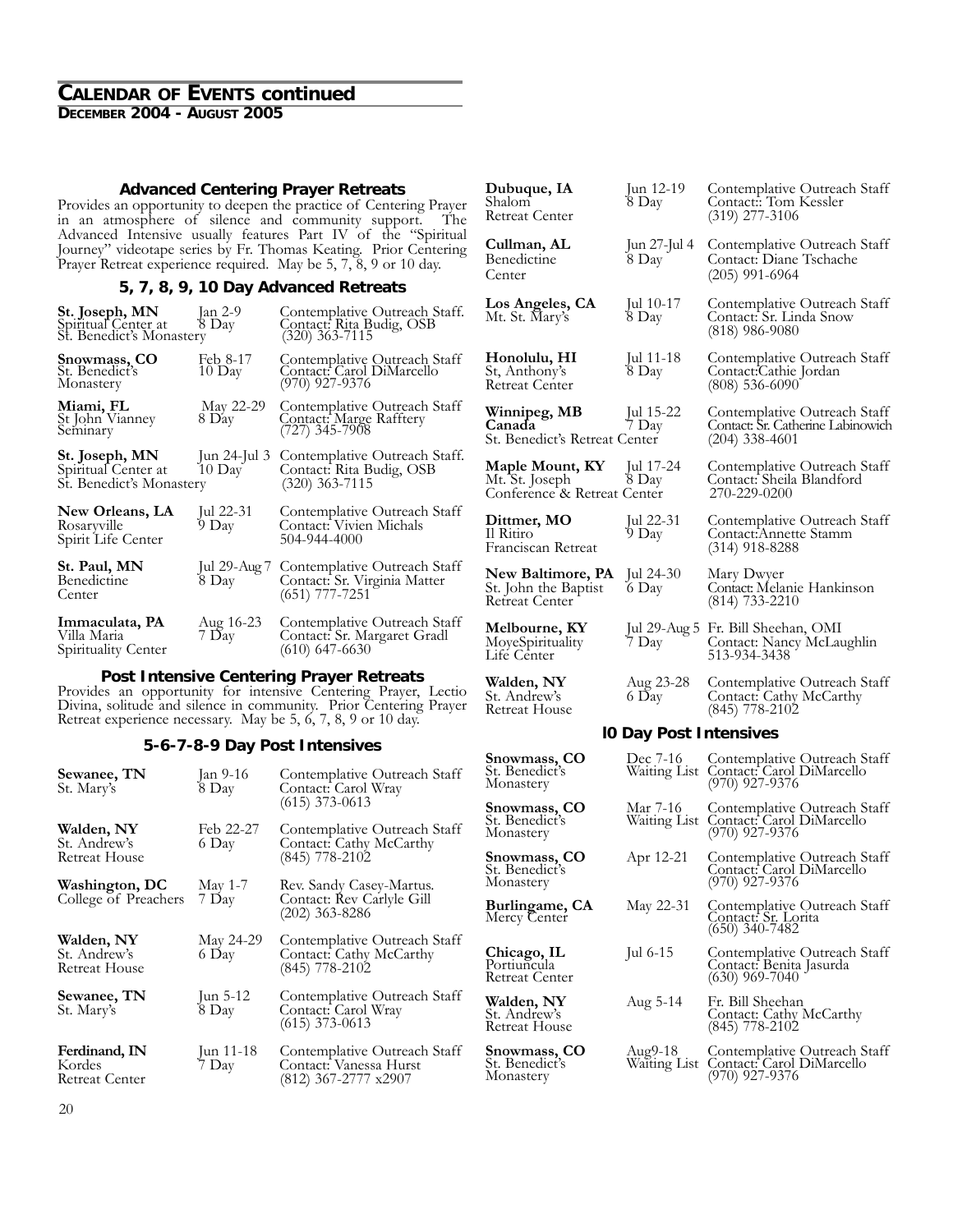#### **21-Day Centering Prayer Immersion Retreat**

Unique opportunity for those already established in Centering Prayer to deepen the experience of living the commitment to the contemplative dimension of the Gospel in daily life. Different theme and presenter each week.

| Walden, NY    | Jun $4-24$ | Fr. Thomas Keating,            |
|---------------|------------|--------------------------------|
| St. Andrew's  |            | David Frenette, Gail F. Hopler |
| Retreat House |            | Contact: Cathy McCarthy        |
|               |            | $(845)$ 778-2102               |

#### **40-Day Live-in Experience**

You are already committed to Centering Prayer. This Live-in Experience uses the luxury of 40 consecutive days as a unique training period for living the depth, breadth and length of the contemplative journey in everyday life. For information or an application contact Cathy McCarthy at the phone number or email below.

| Walden, NY    |                  | Oct 6-Nov 14 Contemplative Outreach Staff |
|---------------|------------------|-------------------------------------------|
| St. Andrew's  | $40 \text{ Day}$ | Contact:Cathy McCarthy                    |
| Retreat House |                  | $(845)$ 778-2102,                         |
|               |                  | cathymc@frontiernet.net                   |

#### **Formation for Contemplative Outreach Service**

Provides training and practice in interiorizing and communicating the essential elements of an Introductory Workshop on Centering Prayer, as well as an opportunity to look at our own Centering Prayer practice in light of the Essentials. Prerequisites are prior attendance at a 10 Day Intensive Retreat and the daily practice of Centering Prayer. The Course includes Centering Prayer and presentations by the staff and participants.

| Polo, Barahona,    | Mar $4-10$ | Contemplative Outreach Staff      |  |
|--------------------|------------|-----------------------------------|--|
| Dominican Republic |            | Contact: Sr. Altagracia Contreras |  |
| Manresa Loyola     |            | $(809)$ 548-6480                  |  |
| Greensburg, PA     | Jun 11-18  | Gail Fitzpatrick Hopler,          |  |
| Clelian Heights    | 8 Day      | Tim Koock                         |  |
|                    |            | Contact:Sr. Margaret Ann          |  |
|                    |            | $(724)$ 834-8073                  |  |

### **Contemplative Outreach Ltd. External Study Program in the Christian Contemplative Tradition**

The twelve week course is divided into two parts and covers contemporary expressions of the Christian contemplative tradition and then reaches back, during the last six weeks to the beginnings of the systematic practice of contemplative prayer among the desert monks of Syria, Egypt and Palestine. Objectives of this course include facilitating a deeper understanding of the depth and richness of the Christian contemplative tradition and the chance to engage the study material beyond the intellectual level in order to find the living tradition as we personally interact with it in our everyday lives. For more information, call:

**Bonnie Shimizu (970) 945-5612 or email bjs@rof.net**

#### **Nine Month Course: The Practice of Contemplative Living**

An ongoing process of formation enabling participants to create their own unique contemplative lifestyle in the contemporary world. Commitment is one weekend a month for nine months. Prayer, contemplative living and the integration of contemplation and activity are cultivated; the process is aided by the development of relational prayer through contemplative prayer practices. For information contact:

| Walden, NY | Cathy McCarthy | $(845)$ 778-2102 |
|------------|----------------|------------------|
| Denver, CO | Rose Meyler    | $(303)$ 863-0932 |

#### **Nine Month Course, Part II: A Deepening of Contemplative Living**

Walden, NY Cathy McCarthy (845) 778-2102

#### **The Living Flame**

A national program on contemplative issues, designed to heighten the awareness of the dynamic of Centering Prayer in the context of the Spiritual Journey, offering guidance and intelligibility needed to stay faithful to the practice. It is an opportunity to receive and share conceptual background at a deeper level, as well as experiential insight, thus building a faith community committed to the Centering Prayer practice. Meets one Saturday a month during seven consecutive months.

**The Living Flame Program is flourishing in chapters all across the country! Our 2004/05 season is fully booked, hosted by chapters in New Jersey, Tampa, Los Angeles, and Chicago. To schedule this program in your area for the 2005/06 season contact:**

**Matthew Flatley, 314-918-8288or flatmattley@juno.com**

#### **Parish Missions/Retreats -Fr. Carl Arico**

| Contact:     | C. O. International Office (973) 838-3384             |
|--------------|-------------------------------------------------------|
| $1/7 - 9$    | Cloud of Unknowing, Omega Retreat House, Boerne, TX   |
| 1/15         | Cloud of Unknowing, Long Island Chapter               |
| 1/10         | Evening of Prayer, St. Thomas Moore, Austin, TX       |
| 1/21-23      | 20th Anniversary Tour, Austin, TX                     |
| $1/28 - 30$  | 20th Anniversary Tour, Portland, Oregon               |
| $2/5 - 8$    | Parish Mission #2, Holy Souls, Little Rock, AK        |
| $2/12 - 15$  | Parish Mission, St. Thomas More, Sarasota, FL         |
| $2/10 - 22$  | Commuters Retreat, Denver, CO                         |
| $2/25 - 27$  | 20th Anniversary Tour, San Francisco, CA              |
| $2/28-3/2$   | Married Couples Retreat, Portland, Oregon             |
| $3/5 - 8$    | Parish Mission, St. Pius X, Fairfield, CT             |
| $3/12 - 15$  | Parish Mission, St. Charles Borremeo, St. Charles, MO |
| $3/23 - 27$  | Holy Week, St. Andrews, Walden, NY                    |
| $3/28 - 4/1$ | Priest Retreat, Jackson, MS                           |
| $4/8 - 10$   | 20th Anniversary Tour, St. Paul - Duluth, MN          |
| 4/14-17      | Centering Prayer Retreat, Louisville, KY              |
| 4/23         | Living Flame/Night of Spirit, NJ                      |
| $4/29 - 5/1$ | 20th Anniversary Tour, Pittsburgh, PA                 |
| $5/7 - 10$   | Parish Mission, St. Jane, Abita Springs, LA           |
| $5/20 - 22$  | 20th Anniversary Tour, Washington, DC                 |
| $5/22 - 29$  | Advanced Intensive Retreat, Miami, FL                 |
| $6/4 - 11$   | Retreat, Our Lady of the Pines, Fremont, Ohio         |
| $6/12-19$    | Intensive Post/Intensive Retreat, Cleveland, OH       |

- 
- 7/17-24 Intensive Post/Intensive Retreat, Owensboro, KY Intensive Retreat, Greensburg, PA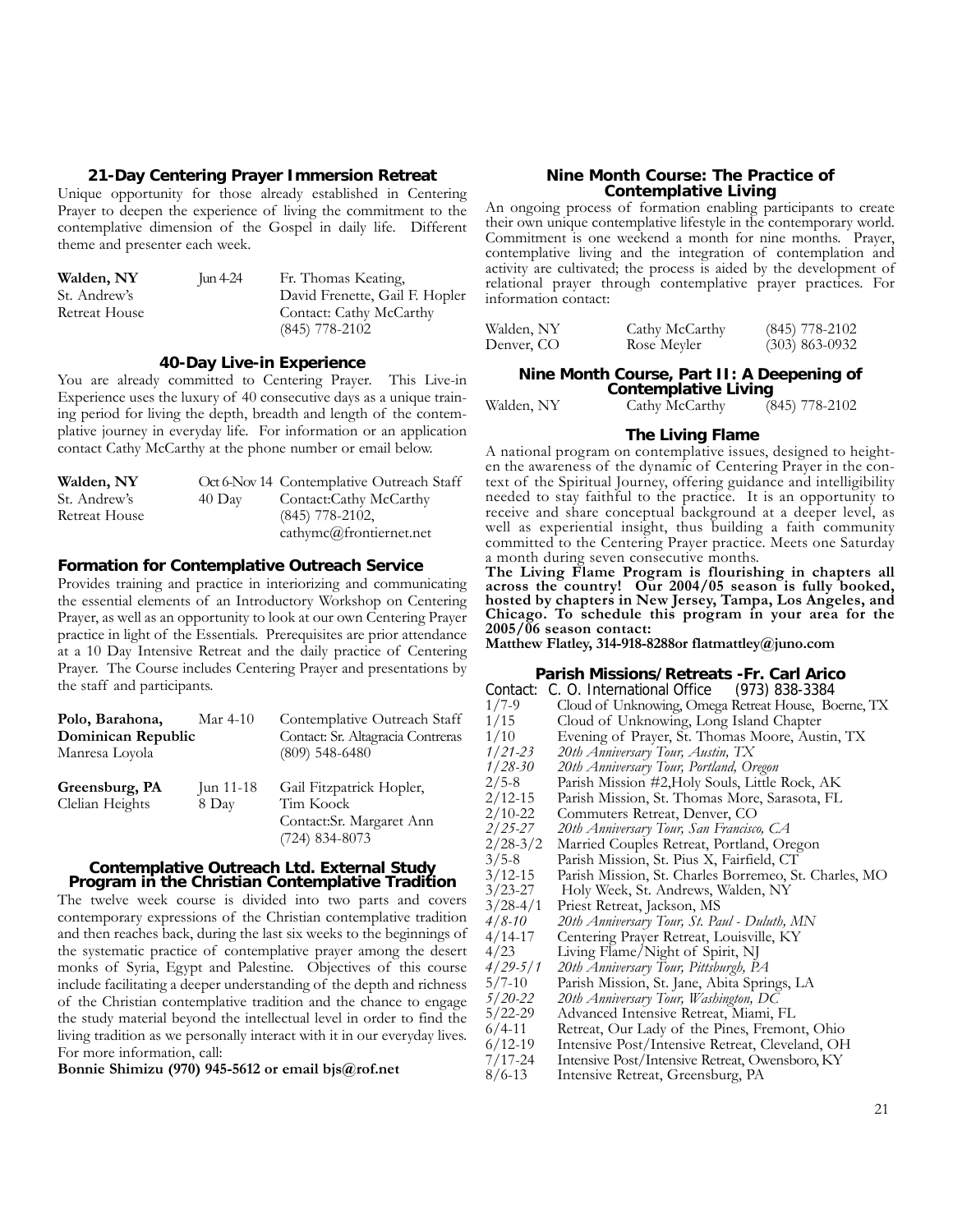#### For Information About Contemplative Outreach in the United States

**AK** Anchorage **AL** Birmingham **AZ CA** Brea **CO** Boulder **CT** Avon **DC** Washington **FL** Altamonte Sprgs **GA** Carrollton **H**II Honolulu **IA ID IL** Bloomington

Kess Frey **907-338-2894 Chugiak** Steven Lambert 907-696-2353 **Juneau** Fr. Thomas Weise 907-209-7307 Freedomas **@** acsalaska.net **Birmingham** Aloysius Golden **205-592-3930** aligolden@aol.com **Pelham** Diana Tschache **205-991-6964** tschache@juno.com **Phoenix** Therese Wagner **602-276-6418** sluggow@cox.net<br>Primac Bob Blair 714-990-2508 sluggow bobblair@dslextreme.com Bob Blair **714-990-2508 Camarillo** Kate LeBlanc **805-338-8455** kate-leblanc@earthlink.net Eureka **Rev. Ken Meece 707-269-4245** amortal@earthlink.net Rev. Ken Meece 707-269-4245<br>Fairfield **Burgen Beat Accorde 127-425-8138** *aharding2@earthlink.net* **Fairfield** Deni Harding **707-425-8138**<br> **Hermosa Bch** Rev. Paul Lawson 310-376-8 Hermosa Bch Rev. Paul Lawson **310-376-8989** and and all and an all and an all and an all and an all and an all a<br>LaCanada **catherine Marie Bazar, OP 626-685-8559** catherinem **@** msidominicans.org **LaCanada** Catherine Marie Bazar, OP **626-685-8559** catherinem@msjdominicans.org **LA LaVerne** Sr. Michele Harnett **909-599-3113** michelessl@netzero.net Long Beach Barbara B. Thompson 562-433-7901 barbmcbrown@charter.net Marina Del Rey Marie Howard 310-823-5863 MRHfamlife@aol.com **Orange** David & Sharon Hoover 714-744-3175x440 *dhoover@csjorange.org*<br>Palo Alto **Brange Lean Ramacciotti OPL 650-326-5256** myttici@mindspring.com Palo Alto Jean Ramacciotti OPL 650-326-5256 *mysticj@mindspring.com*<br>Pasadena Rev. Ellen Murasake-Wekall 818-790-3323 *ellenwek@aol.com* Rev. Ellen Murasake-Wekall 818-790-3323 Piedmont **Eileen Halliburton 510-763-1829** ehredesign@aol.com Sacramento Liberty Kovacs 916-452-0483 libby@accessbee.com **San Diego** Fr. Justin Langille **619-226-6000** *justnowhere @ltsp.com*<br>
San Francisco Mary English 415-282-8076 *mary english @ med.va.gov* **Mary English 415-282-8076** San Francisco Mark Lodico 415-252-1667<br>
San Gabriel Catherine Gregg 626-282-5147x33 cgregg@churchofoursaviour.org Catherine Gregg **626-282-5147x33** San Rafael **Richard Flout 415-499-1420 rdflout@earthlink.net Santa Barbara** Diana Buzerak 805-962-8906 **Shasta** George Wilkins **530-246-4277** wilkinscenter@digital-star.com **Sr. Linda Snow 818-986-9080** Boulder **Barbara Hayden 303-494-2845** mg329Hayden@aol.com<br>Breckenridge Jim Bernlohr 970-453-6003 mhernlohr@yahoo.com **Breckenridge** Jim Bernlohr **970-453-6003** jimbernlohr@yahoo.com<br>Carbondale Pat Johnson **970-963-1258** piconout@rof.net **Carbondale** Pat Johnson **970-963-1258**<br>**Colorado Sprgs** David Salamon **719-475-70** Colorado Sprgs David Salamon 719-475-7011 dsala@qwest.net<br>Colorado Sprgs Therese O'Grady 719-473-6184 storgosb@mail2.gbronline.com Therese O'Grady **719-473-6184** storgosb@mail2.gbronline.com<br>John Congdon 303-355-1731 *icongdon@att.net* **Denver** John Congdon **303-355-1731 Denver** Rev. David Morgan **303-832-7309** occminc@earthlink.net **Denver** Sr. Bernadette Teasdale **303-698-7729** *srb@contemplativeoutreach-co.org*<br>
Estes Park Mary Ann Kundtz 970-586-1779 **Estes Park** Mary Ann Kundtz **970-586-1779** marleek@charter.net Fort Collins Christine Travers 970-206-1154 **spiritco@attbi.com** Longmont Alice Anne Pilkington **303-772-7804 Montrose** Christine Claasen **970-249-8329** Snowmass Carol DiMarcello 970-927-9376 coc@sopris.net **Snowmass Bonnie J. Shimizu 970-945-5612** bjs@rof.net bismine J. Shimizu 970-945-5612 bg *blame* bismine Rev. Jon Widing 860-676-0294 **Avon** Rev. Jon Widing **860-676-0294**<br>Greenwich Patricia Castellano. 203-531-652 Patricia Castellano **203-531-6528** patcast38@aol.com Litchfield **Elizabeth Gallagher 860-567-8645 Southbury Tim St. Onge 203-262-8317** *peaceful@wtco.net* Laurel LaCivita **202-482-4243 Altamonte Sprgs** Ilse Reissner 407-767-8271<br>**Anna Maria** Robert Fasulo. 941-778-309 Robert Fasulo 941-778-3091 rpfami@yahoo.com **Bradenton** Janet Gallagher **941-795-3991** janetegallagher@verizon.net **Mary Ann Blubach 352-357-9686 Longwood** Basha Perez **407-869-0781** Adalberto Henriquez **321-453-8040** adahenri@cfl.rr.com **Miami** Ricardo Lopez **305-223-7329** ricardol@camilo.com Miami Beach Isabel Castellanos **305-673-6206 Satellite Beach** Rosemary Van Pelt **321-777-3389** rosmarvp@aol.com **St Petersburg Marjorie & John Rafftery 727-345-7908**<br>**Venice Material Maters Stehn 941-485-0509 Venice** Jane Stehn **941-485-0509**<br>**Vero Beach** Fr Terry Ryan 772-562-05 **Fr. Terry Ryan 772-562-0500** Vero Beach Sally Byrnes 772-231-1068 SJBYRNES15@aol.com W. Palm Beach Ellen McCormack 561-840-7700 ellenkmc@msn.com **Carrollton** Roseanne Havird **678-796-9158** *rmaryh@earthlink.net*<br>Roberta Oster 404-299-2670 *robertanster@bellsouth.net* Decatur
Roberta Oster 404-299-2670<br>
robertaoster@bellsouth.net Cathie Jordan **808-536-6090** cohi@lava.net **Clarksville** David Walters **319-278-4224** paddws@netins.net **Davenport** Lolita Dierickx **563-285-7242**<br>Des Moines Kathy Reardon, 515-280-3861 **Des Moines** Kathy Reardon **515-280-3861** kreardon@dmpcc.org **Rev Stephen Page 641-472-3179 Iowa City Mary Merkel-Hess 319-338-9128** merkelhess@aol.com<br>Waterloo Jean Neibauer 319-233-4348 Jean Neibauer **319-233-4348** Jean Meibauer **319-233-4348 Boise** Ken Eklund **208-343-0413** weklund@juno.com **Florrie Dammers 309-664-5921** fadammers @mac.com **Bolingbrook** Robert Gordon 630-679-1797 **bitter and Solid and Solid Cordon**<br>Chicago **Rev. Ted Curtis 773-275-7884** *Trurtis@gracechicago.org* **Rev. Ted Curtis 773-275-7884 Chicago (NW)** Margie Tomlinson **847-391-0997** matomlinson@comcast.net **Chicago (W)** Sr. Benita Jasurda OSB 630-969-7040 *bjasurda2@aol.com*<br>Chicago (Asian) Patrick Uhm 847-676-3981 *moouhm@yahoo.co.kr* Patrick Uhm 847-676-3981 moouhm@yahoo.co.kr

kessfrey@gci.net LMoline sluggow@cox.net **KS**Chanute amortal@earthlink.net **KY** Louisville mysticj@mindspring.com MAA Amherst mary.english@med.va.gov **MD**Annapolis **ME** Waldoboro Elizabeth.Gallagher@jud.state.ct.us **MS** Clinton laurel\_lacivita@ita.doc.gov **MI**Missoula castella@fiu.edu **NE** Gering *imstehn@aol.com* NH Manchester ireissner@juno.com NGAsheville terryjog@aol.com NJ Bayonne LDier29497@aol.com W Boulder City kreardon@dmpcc.org WAlbany/Hillsdale rbuzerak@cox.net MI Bloomfield Hills dsala@qwest.net WWCohasset wepilk@myexcel.com MOJefferson Citv

Sr. Audrey Cleary 563-333-6189 clearyaudrey@sau.edu **IN**Beverly Shores (No. IN) George Cairns 219-395-9347 *gcairns@comcast.net* **Ferdinand** Sr. Kristine Harpeneau 812-367-1411x2656 krish@thedome.org **Ferdinand** Vanessa Hurst **812-367-2777x2907** *kordes@thedome.org*<br> **Indianapolis** Laurel Simon 317-876-0147 *laurelsimon@sbcglobal.net* Laurel Simon **317-876-0147** laurelsimon@sbcglobal.net<br>Greg Merrill 620-431-6767 merrill@tvds.org **Chanute** Greg Merrill 620-431-6767 Green and the energies of the energies of the energies of the energies of the<br> **Canexa** Gev. Robert Carr 913-438-5821 Canexa and the energies of the energies of the energies of the energ **Rev. Robert Carr 913-438-5821 Wichita** Patricia Mannion **316-838-4751** pamannion@aol.com Millie Clements McElroy **503-244-0878 Melbourne** Nancy McLaughlin **513-934-3438** gmclaughlin1@cinci.rr.com Micki Martin 859-441-0679x321 mickimartin76@hotmail.com<br>Monica Freeman 225-924-3812 freemonica2003@yahoo.com **Monica Freeman 225-924-3812** Houma **Br. Fionnuala Quinn 985-580-3444** fquinn @htdiocese.org<br>
Lake Charles Barbara Tomme 337-855-4239 *Iobatomme* @juno.com **Lake Charles** Barbara Tomme 337-855-4239<br>**New Orleans** Vivien Michals 504-944-4000 Vivien Michals **504-944-4000** vived2@cox.net **Shreveport** Alan Prater **318-797-8721** ajprater@bellsouth.net **Amherst** Connie Daniel **413-256-1369 Boxborough** Kathleen Long **978-263-1319** kathylong@netscape.net Lowell Fr. William Sheehan **978-454-0039** sheomi@aol.com Rockport **Robert Hope 978-546-6044** gelbhope@gis.net **Taunton** Ethel Fraga **508-822-2410** efraga@tmlp.com Carol Leach **410-263-1752 Germantown** Ronald Barnett **301-540-3858** rbarnett@mindspring.com Guy & Dana Semmes 301-983-1857 *semmesl@erols.com*<br>Adele Millette 207-832-6263 *adele782@gwo.net* **Adele Millette 207-832-6263 Bloomfield Hills** John Fischer **248-258-5973** john@jkfischer.com Elk Rapids Pat Yamaguchi 231-264-6747 **patmatusky@cs.com**<br>
Grand Rapids Rev. David Muyskens 616-452-2234 *jdavidmuyskens@cs.com* Rev. David Muyskens **616-452-2234** Grosse Pt Bernadette Thibodeau 313-882-4824 *bithibo@aol.com* Saginaw **Nan Spence 989-791-7079 nsp345@cs.com**<br>
Saginaw Sr. Mary Ann Flanagan 989-790-0368 **Saginaw** Sr. Mary Ann Flanagan **989-790-0368**  Nicholas Eltgroth 218-328-6396 neltgroth@mchsi.com **Duluth** Meridith Schifsky **218-525-9363** mschifsk@css.edu **Forest Lake** Robert Abbott 651-450-7337 *robert.j.abbott@excelenergy.com*<br>Mendota Hts Yong-Chin Denn 651-306-0348 *yong-chin.denn@stpaul.com* **Mendota Hts** Yong-Chin Denn **651-306-0348** yong-chin.denn@stpaul.com **St Joseph Sr. Katherine Howard <b>320-363-7187**<br>**St. Paul Sr. Virginia Matter 651-777-7251** Sr. Virginia Matter **651-777-7251** *virginia @benedictctr.org*<br>Carol Weber 218-894-3631 *revebers @brainerd.net* **Staples Carol Weber 218-894-3631** Sr. Laura Magowan **573-893-4776** ccvi@midamerica.net **Jefferson City** Sr. Joanne Rataj 573-634-3913<br>Lake St. Louis Susan Komis 888-350-5088 *susankomis@earthlink.net* Susan Komis 888-350-5088 **Nixa** Gary Johnson **417-724-9598** wellspring111@msn.com **Mary Fromme 417-823-8359** St. Louis Matthew Flatley 314-918-8288 flatmattley@juno.com Tom Lewis **601-955-4743** tom @ fmsoftware.net **Tupelo** Allen Cooley 662-377-2854 *acooley @nmhs.net* Jean Woessner 406-721-3540 jwoessner@bigsky.net **Asheville** Joe Lancaster **828-625-9753 Cary** John Kelsey **919-467-0045** jkelsey@bellsouth.net Chapel Hill Jim Biggins **919-969-9604** JBiggins **@nc.rr.com**<br>
Raleigh Alice Stanford **919-781-5860** astanford @nc.rr.com **Alice Stanford 919-781-5860** Raleigh Betty Stoddard **919-782-2599** bets415@yahoo.com<br>
Spruce Pine Rev. Thomas Morris 828-765-7023 *bomasrandmorris@cs.com* **Rev. Thomas Morris 828-765-7023 Winston-Salem** Joan Ricci Hurst **336-765-0865** joanrhurst@netzero.net **Gering** Joe & Pat Masek **308-436-8215** joemasek@yahoo.com **Omaha** Deborah Fortina **402-331-0156** dfortina@creighton.edu **Omaha** Bob Ginn **402-392-1315** rwginn@cox.net Mary Anne Laughlin 603-627-9493 Smaryanne@josephhouse.mv.com<br>Therese Saulnier 201-436-8256 **Samme Sectio844**@hotmail.com **Therese Saulnier 201-436-8256 Lincroft** Barbara Woodzell **732-842-3876** Barleybarb@aol.com Doris Curley 609-654-3417 *doris.curley@medleas.com* **Rancocas** Sr. Marcy Springer 609-877-0509 FHOP @ pics.com **Albuquerque** Sr. Amata Dawson 505-877-4211 *domreths@juno.com*<br>Albuquerque Sally LaFaver 505-823-9648 *sallylafaver@aol.com* Sally LaFaver **505-823-9648 Sante Fe** Susan Rush **505-466-4527** susrush@aol.com **Gard Jameson 702-294-0980 Albany/Hillsdale** Bruce & Melinda Gardiner **518-325-5546** brucegardiner@yahoo.com **Dr. William Fredrickson 718-499-7366 Buffalo** Sr. Dorothy Feltz **716-895-2591 East Meadow** Anne Mazza **516-794-8233** maanne@msn.com **Fishkill** Nancy Behanna **845 896-2805** n.behanna @verizon.net<br>**Franklin Square** Barbara Sullivan 516-877-4930 sullivn2@adelphi.edu **Franklin Square** Barbara Sullivan 516-877-4930 sullivn2@adelphi.edu<br>Manhattan Anne Simpkinson 917-492-8626 asimpkinson@hotmail.com **Manhattan** Anne Simpkinson **917-492-8626** asimpkinson@hotmail.com Rebecca Barnes **212-222-8109 Middletown** Ray Romaine **845 343-7423 Rochester** Marilyn Catherine **585-328-9369**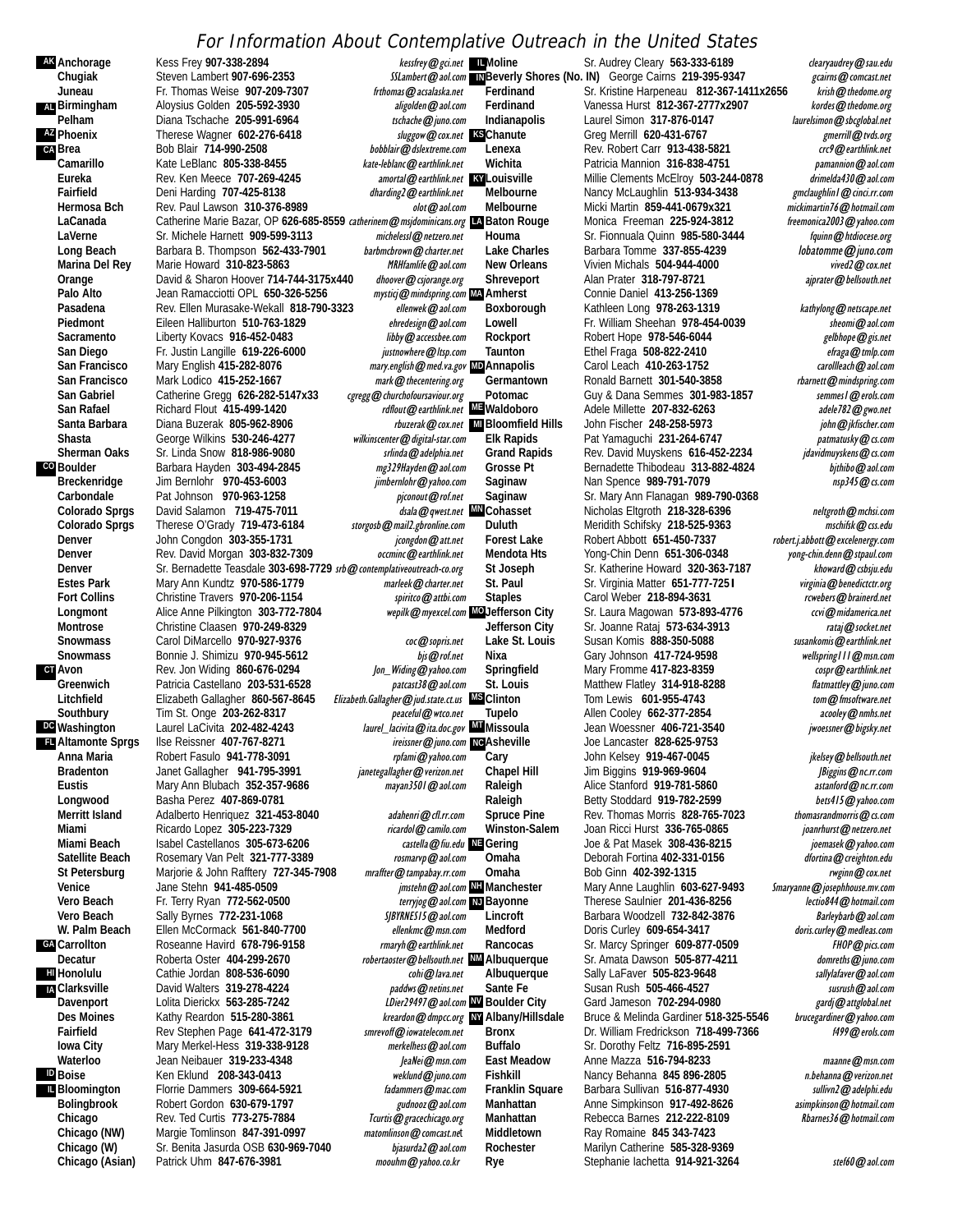**TN** Chattanooga **OH OK** Broken Arrow **OR PA** Carnegie **SD** Rapid City **sc** Columbia **TX UT** Ogden **VA** Charlottesville **WA WI WY NY** Stony Point

**Stony Point** Judy & Larry O'Toole **845-942-0505** judy@coutreach.org Rose Vermette **914-961-1559** vermettercd@aol.com Walden Cathy McCarthy 845-778-2102 cathymc@frontiernet.net **Whitestone** Rev. Robert Cheesman **718-321-1096** Diane Harkin 914-423-4888 Diharkin **@aol.com Cincinnati** Susan Deye **513-451-5420 comparison** Susan Deye **513-451-5420 comparison barbaragrants @yahoo.com Cleveland** Barbara Grants **216-341-5722** barbaragrants@yahoo.com **Cleveland** Kay Powers 216-932-8911 <br>Dayton Barbara Lobbestael 937-436-3188 *kaypo\_44118@yahoo.com* Barbara Lobbestael **937-436-3188 Mansfield** Anita Donnan **419-525-3243** anitadonnan@aol.com **Broken Arrow** Barbara Schneeberg **918-252-2966** Mourningglory.calm@juno.com **Gini Graham 503-645-3448 Brookings** Kathleen Muller **541-412-7913** kamul@nwtec.com Corvallis **Norman Carlson 541-754-9945** ndcarlson@msn.com **Salem** Susan Turpin **503-763-0529** susanturpin@comcast.net **Carnegie** Jeane Kish 412-279-9505<br>Clarks Summit Christine Kessen 570-587 **Clarks Summit** Christine Kessen **570-587-2223** Kessen @marywood.edu<br>Erie Mary Dwyer 814-838-6469 Sycamore @velocity.net **Erie** Mary Dwyer **814-838-6469** sycamore@velocity.net **Erie** Sr. Rita Panciera **814-456-1802**<br>**Frenchville** Sr. Theresa Dush **814-263-4855 Frenchville** Sr. Theresa Dush 814-263-4855 bethanyadult@pennswoods.net<br>
Gibsonia Mark Nowak 724-625-6474 mnowak@thorpreed.com Gibsonia **Mark Nowak 724-625-6474** mnowak@thorpreed.com<br>Greensburg Sr. Margaret Ann Calcutta 724-834-8073 macalcutta@aol.com Sr. Margaret Ann Calcutta **724-834-8073 Greensburg** Judy Molter **724-834-4374 Immaculata** Sr. Margaret Gradl 610-647-6630 tantemargo@worldnet.att.net Columbia **Rev. Michael Sullivan 803-771-7300sullivan @trinityepiscopalcathedral.org**<br>Greenville Judy Lineback 864-246-3973 *judylineback @charter.net* Judy Lineback **864-246-3973** Sr. Marmion Howe 605-343-2688 srmarmion@aol.com **Chattanooga** Rev. Margaret Marshall **423-757-9580**chattacenteringprayer@comcast.net **Jackson** 100 Norma Moore **731-661-0138** https://www.mail.net/2020.net/2020.net/2020.net/2020.net/2020<br>**Knoxville** Bettina Hanson 865-584-5911 Bettina Hanson 865-584-5911 ehanse @aol.com **Memphis** Sr. Joann Mascari 901-274-2914 Jmmascariop @aol.com<br>**Nashville** Carol Wray 615-373-0613 Carolwray @aol.com **Nashville Carol Wray 615-373-0613 Carolwray @aol.com**<br>**Sewanee** Rev. Tom Ward 931-598-5088 **care and @sewanee.edu** Rev. Tom Ward **931-598-5088** Sylvia Wedward 512-506-8877 swedward@austin.rr.com **Austin** Douglas Sanders **512-263-8908** tdsanders@academicplanet.com **Boerne** Cleo Tamez **210-286-4320** cosa @stic.net<br> **Corpus Christi** Mary Tom Hefte 361-387-8789 compus *mthefte* @aol.com Mary Tom Hefte **361-387-8789** mthefte **@aol.com**<br>
Sandra & Ed Guancial 972-722-6029 *info* @cellofpeace.com **Dallas Area** Sandra & Ed Guancial **972-722-6029**<br>**Fort Worth** Fr. Tim Thompson 817-284-4811 **Fr. Tim Thompson 817-284-4811** tthompson @sjtanrh.com **Fredericksburg** Timothy Koock 830-997-9554<br>**Houston (Prison/Homeless)** Fred Eckart Jr. 888-526-9186 *Eckart @ix.netcom.com* Houston (Prison/Homeless) Fred Eckart Jr. 888-526-9186 **Houston** Fr. Bill Fickel **713-661-3958** WMFICKEL@aol.com **Houston** Robert Hesse **281-752-9786**<br>**Houston.** Kim Kehoe 713-348-6267 **Houston** Kim Kehoe **713-348-6267** Rockport Sharon Mungo 361-729-2139 sfmpast60@aol.com **San Antonio** Rev. Homer Bain **210-492-1306** hbain@satx.n.com Danile Knight **801-392-9231** Susan Clark **434-973-8475** scclark @cstone.net Richmond **Henry Burke 804-288-9494** hburke4@compuserve.com Blaine **Paul Fiorini 360-734-2850** paulfio@hotmail.com<br> **Paulfiom Partic Panamic Community** Pev. Richard Green 360-423-5600 *ststephen.pastor@tdn.com* Rev. Richard Green **360-423-5600 Olympia** Miguel Perez-Gibson **360-259-7790** miguelpg@earthlink.net **Seattle** Paul Peterhans **206-722-9400** ppans@seaprep.org **Gay Marcontell 206-322-7482** Spokane Gary/Lynnette Meisen-Vehrs 509-325-1909 tmvehrs@aol.com Walla Walla Pamela Jarboe **509-525-2512** *pjarboe@mailstation.com*<br>Madison Eugenia Sherman Brown 608-233-9188 *Eugeniaß@aol.com* **Madison** Eugenia Sherman Brown **608-233-9188** EugeniaSB@aol.com Sr. Kathryn Ann Kobelinsk **414-282-7310** Rev. Sandy Casey-Martus **307-353-8100** scm @tetontel.com Gillette Sr. Therese Steiner 907-682-3319 sthomespirit@intrq.com **For Information Outside of the U.S**.

#### **Australia**

| Clairemont            | Doug Conlan 61-0-8-9389-7542                                     | dougconlan@yahoo.com           |  |
|-----------------------|------------------------------------------------------------------|--------------------------------|--|
| <b>East Warburton</b> | Fr. Michale Mifsud 61-0-3-5966-2049 frmichaelmifsud@yahoo.com.au |                                |  |
| Wilberforce           | Sr. Sheila Normoyle 61-0-2-4575-3059                             | stmcc@nvision.net.au           |  |
| Victoria              | Chris Morris 61-0-3-9386-6671                                    | cmorris@hisplace.net           |  |
|                       | <b>Bahamas</b>                                                   |                                |  |
| Nassau                | Sr. Annie Thompson 242-323-5517                                  | annieliza21 @ yahoo.com        |  |
|                       | Brazil                                                           |                                |  |
| Bela Horizonte        | Jandira Soares Pimental 011-55-31-3241-8129                      |                                |  |
|                       |                                                                  | oracaocentrante @ yahoo.com.br |  |
| Rio de Janeiro        | Sergio de Azevedo Morais55-21-22465-6242                         | sdmorais@terra.com.br          |  |
| Sao Paulo             | Marcio Luis de Oliveira 55-31-3241-8129                          | mlo2002@uol.com.br             |  |
| Canada                |                                                                  |                                |  |
| British Columbia      | Anita Boyd                                                       | avboyd@shaw.ca                 |  |
| <b>Edmonton AB</b>    | Fr. Raymond Sevigny 780-469-4375                                 | rsevigny@aquin.ca              |  |

**Gjoa Haven, Nunavut (NW)** Sr. Dorica Sever **867-260-6020**, (fax only) Halifax, NS Sr. Anne Veronica MacNeil **902-425-2701** sisanne@supercity.ns.ca<br>Toronto, ON Carolyn Gratton 416-922-6451 mn.maillard@sympatico.ca **Toronto, ON** Carolyn Gratton **416-922-6451**<br>**Winnipeg, MT** Sr. Catherine Labinowich 204-3 Winnipeg, MT Sr. Catherine Labinowich **204-338-4601** stbens@mb.sympatico.ca<br>Windsor, ON Rose-Marie McIsaac 519-734-7241 mrof99@hotmail.com **Rose-Marie McIsaac 519-734-7241 Costa Rica** San Jose **Doris Barboza Doris Barboza** dorishin **@**costarricense.cr **Cuba Havana** P. Gilberto Walker **011-537-861-8606 Dominican Republic** Santo Domingo Vicky Acra 809-562-2214 lic.acra@verizon.net.do **El Salvador San Salvador** Leila de Membreño **11-50-3263-3402** bairesr@yahoo.com **England Nr Preston** Pat & Joe Finn **011-44-1772-813421 Preston** Elizabeth Smith **011-44-1254-851689** Esmithcouk@aol.com **W. Yorkshire** Ann O'Donnell **011-44-113-226-1396** o\_donnellann@hotmail.com.uk **France** Barzy sure Marne Alan Masek 011-33-323-70-4354 alanmasek@hotmail.com Paris **Paris** Robert McKeon 011-33-686-95-1889 robert.mckeon@wanadoo.fr **Ghana Kumasi** Sr. Therese Jacobs **011-233-51-29707** jacobsbvm@aol.com **Guam Dededo** Sr. Bernadette M. L. Guerrero **671-646-7246** bernielg@sbs.edu.gu **Ireland Co. Wexford** Fr. Tom Dalton 011-353-54-47814 *tom.dalton@indigo.ie*<br>
Ferns Co. Wexford Sr. M. Dolores 011-35-354-66634 *staidansferns@eircom.net* **Ferns Co. Wexford** Sr. M. Dolores 011-35-354-66634 *staidansferns@eircom.net*<br>Kilrane Co. Wexford Sr. Ita Miller 011-35-353-33580 *solasde@eircom.net* **Sr. Ita Miller 011-35-353-33580 Italy Rome** Fr. Joe Chalmers O Carm **011-39-0646201833** jchalmers@ocarm.org **Rome** Isabel/Rafael Marion-Landais **011-39-06-686-4048** isabelmesa2000@yahoo.com.mx<br>2 a.pedretti@gkb.com **Pesaro Antonio Pedretti 011-39-0721-23512 Malaysia** Kuala Lumpur Lawrence Wong 6-03-2096-2549 jitiy@pc.jaring.my **Méjico** Méjico City **Guildich & Julio Bernal 55-2167-6728** Pelusa ju@hotmail.com<br>Yucatan Peninsula Fr. John P. Martin 52-999-984-0667 *jpmo@sureste.com* **Yucatan Peninsula** Fr. John P. Martin **52-999-984-0667** jpmo@sureste.com **Netherlands Appingedam** Sr. Ange van der Pers **011-31-59-662-3631** deboracommuniteit@zonnet.nl. **Diemen** Anneke Smit **011-31-20-416-0233** *smitboerma@tiscali.nl* **Veendam** Dick Van Vliet **011-31-598-622731 Nicaragua** Managua **Aida M. Herdocia 505-278-0051** Herdocia@cablenet.com.ni **Philippines Makati MM** Grace Padilla **011-632-810-9573** padilla@globenet.com **Makati** Lita Salinas **011-632-810-8825 Makati City** Tess Colayco **011-632-817-9499** tesscolayco@mydestiny.net **Puerto Rico** San Juan **Marilú Asón 787-753-0758** Mariluason @aol.com **Singapore** Singapore **Cecilia Ee 011-65-6241-2663** cebn@starhub.net.sg **South Africa Durban Norman McNally 011-27-31-201-5278** *nmcnally@iafrica.com*<br>**Empangeni** Erica Edwards 011-27-35-772-1338 *ge@isat.co.za* Empangeni **Erica Edwards 011-27-35-772-1338** *ge@isat.co.za*<br>Grahamstown Wendy Sweetman 011-27-46-603-5819 *w.sweetman@ru.ac.za* Wendy Sweetman **011-27-46-603-5819** Hercules **Sr. Francis Grogan 011-27-12-379-8559** cwlpretoria@wol.co.za Johannesburg **August Donovan 011-27-11-477-4082** isaacd@sterkinekor.com<br>**Kommetjie** Urs & Dawn Geiges 011-27-21-783-4879 ugeiges@iafrica.com **Kommetjie** Urs & Dawn Geiges **011-27-21-783-4879** ugeiges@iafrica.com **Murrayfield** Peggy Pilliner **011-27-12-803-6866**<br>Pietermaritzburg Penny Emslie 011-27-33-394-4985 **Pietermaritzburg** Penny Emslie **011-27-33-394-4985**  Pinelands **Brian Podesta 011-27-21-531-9114** brianp@isat.co.za **South Korea Seoul** Sr. Mary David Choi **011-822-923-3547**  Seoul **Francis Kim 011-822-421-1968** koreacontout@dreamwiz.com **Spain Las Palmas Gran Canaria** Patricia Roberts **011-34-928-466822**robertsbillig@yahoo.com **Switzerland Chambésy** Charles Christophi **011-41-22-758-0376**charles.christophi@birdnet.ch **West Indies Trinidad & Tobago** Sr. Paul D'Ornellas **868-624-8267** srpaul@tstt.net.tt **Virgin Island Christiansted** Sherry Trommer **340-773-1415** sherrytrommer@hotmail.com **Venezuela Barquisimeto** P. Antonio Estevez CM **011-58-251-253-0454**estevezantonio@yahoo.com Caracas **Belkina Gamboa** bgamboa **@interferro.comve**